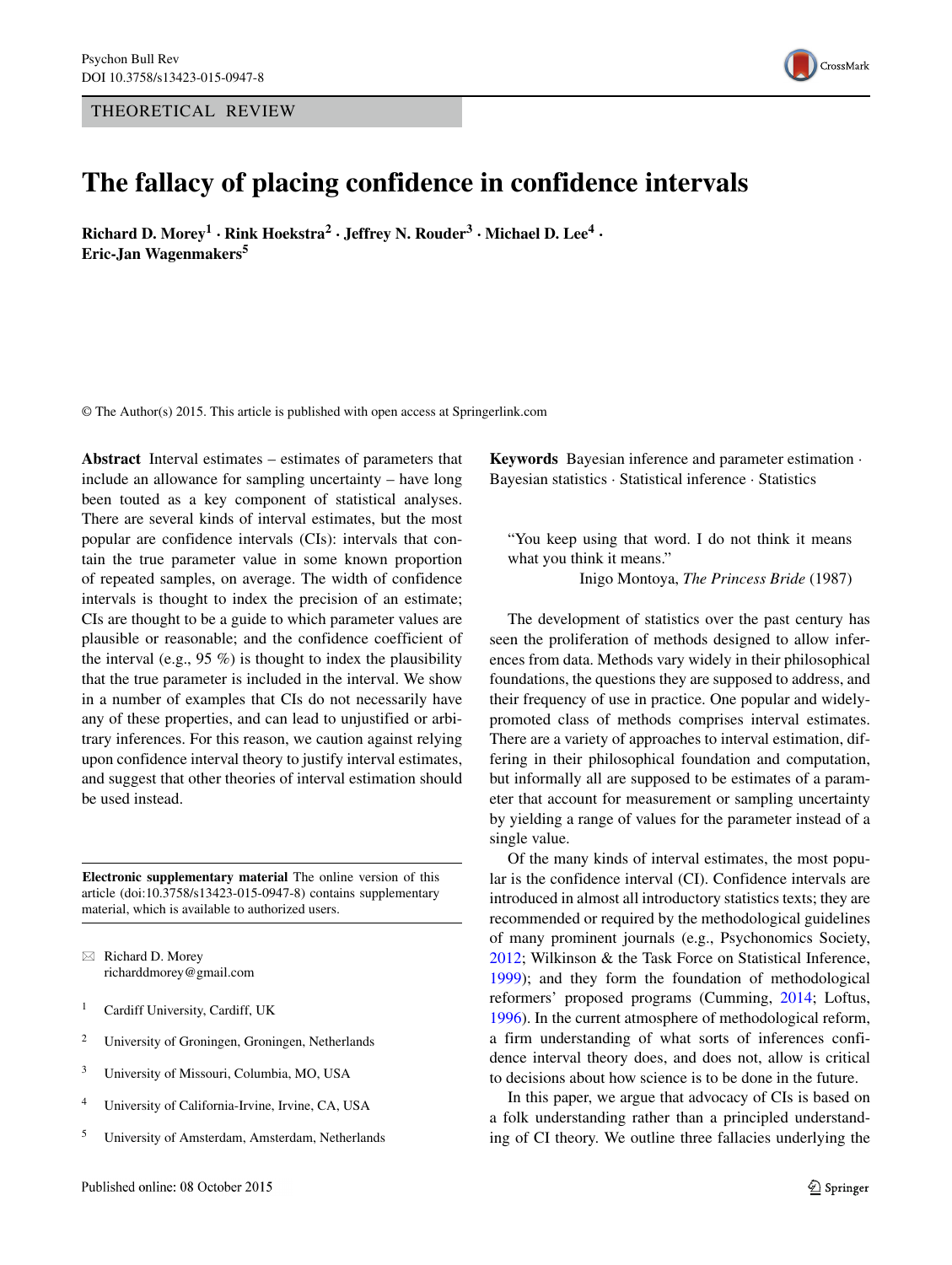folk theory of CIs and place these in the philosophical and historical context of CI theory proper. Through an accessible example adapted from the statistical literature, we show how CI theory differs from the folk theory of CIs. Finally, we show the fallacies of confidence in the context of a CI advocated and commonly used for ANOVA and regression analysis, and discuss the implications of the mismatch between CI theory and the folk theory of CIs.

Our main point is this: confidence intervals should not be used as modern proponents suggest because this usage is not justified by confidence interval theory. The benefits that modern proponents see CIs as having are considerations outside of confidence interval theory; hence, if used in the way CI proponents suggest, CIs can provide severely misleading inferences. For many CIs, proponents have not actually explored whether the CI supports reasonable inferences or not. For this reason, we believe that appeal to CI theory is redundant in the best cases, when inferences can be justified outside CI theory, and unwise in the worst cases, when they cannot.

# **The folk theory of confidence intervals**

In scientific practice, it is frequently desirable to estimate some quantity of interest, and to express uncertainty in this estimate. If our goal were to estimate the true mean  $\mu$  of a normal population, we might choose the sample mean  $\bar{x}$  as an estimate. Informally, we expect  $\bar{x}$  to be close to  $\mu$ , but *how* close depends on the sample size and the observed variability in the sample. To express uncertainty in the estimate, CIs are often used.

If there is one thing that everyone who writes about confidence intervals agrees on, it is the basic definition: A confidence interval for a parameter — which we generically call  $\theta$  and might represent a population mean, median, variance, probability, or any other unknown quantity  $-$  is an interval generated by a procedure that, on repeated sampling, has a fixed probability of containing the parameter. If the probability that the process generates an interval including  $\theta$  is .5, it is a 50 % CI; likewise, the probability is .95 for a 95 % CI.

**Definition 1** (Confidence interval) *An X*% *confidence interval for a parameter*  $\theta$  *is an interval*  $(L, U)$  *generated by a procedure that in repeated sampling has an X*% *probability of containing the true value of θ, for all possible values of θ* (Neyman, [1937\)](#page-19-2).<sup>[1](#page-1-0)</sup>

The confidence coefficient of a confidence interval derives from the procedure which generated it. It is therefore helpful to differentiate a *procedure* (CP) from a confidence *interval*: an *X*% confidence procedure is any procedure that generates intervals cover  $\theta$  in  $X\%$  of repeated samples, and a confidence interval is a specific interval generated by such a process. A confidence procedure is a random process; a confidence interval is observed and fixed.

It seems clear how to interpret a confidence *procedure*: it is any procedure that generates intervals that will cover the true value in a fixed proportion of samples. However, when we compute a specific interval from the data and must interpret it, we are faced with difficulty. It is not obvious how to move from our knowledge of the properties of the confidence procedure to the interpretation of some observed confidence interval.

Textbook authors and proponents of confidence intervals bridge the gap seamlessly by claiming that confidence intervals have three desirable properties: first, that the confidence coefficient can be read as a measure of the uncertainty one should have that the interval contains the parameter; second, that the CI width is a measure of estimation uncertainty; and third, that the interval contains the "likely" or "reasonable" values for the parameter. These all involve reasoning about the parameter from the observed data: that is, they are "post-data" inferences.

For instance, with respect to 95 % confidence intervals, Masson and Loftus [\(2003\)](#page-19-3) state that "in the absence of any other information, there is a 95 % probability that the obtained confidence interval includes the population mean." Cumming [\(2014\)](#page-18-0) writes that "[w]e can be 95 % confident that our interval includes [the parameter] and can think of the lower and upper limits as likely lower and upper bounds for [the parameter]."

These interpretations of confidence intervals are not correct. We call the mistake these authors have made the "Fundamental Confidence Fallacy" (FCF) because it seems to flow naturally from the definition of the confidence interval:

**Fallacy 1** (The Fundamental Confidence Fallacy) *If the probability that a random interval contains the true value is X*%*, then the plausibility or probability that a particular observed interval contains the true value is also X*%*; or, alternatively, we can have X*% *confidence that the observed interval contains the true value.*

The reasoning behind the Fundamental Confidence Fallacy seems plausible: on a given sample, we could get any one of the possible confidence intervals. If 95 % of the possible confidence intervals contain the true value, without any other information it seems reasonable to say that we have 95 % certainty that we obtained one of the confidence

<span id="page-1-0"></span><sup>&</sup>lt;sup>1</sup>The modern definition of a confidence interval allows the probability to be *at least X*%, rather than exactly *X*%. This detail does not affect any of the points we will make; we mention it for completeness.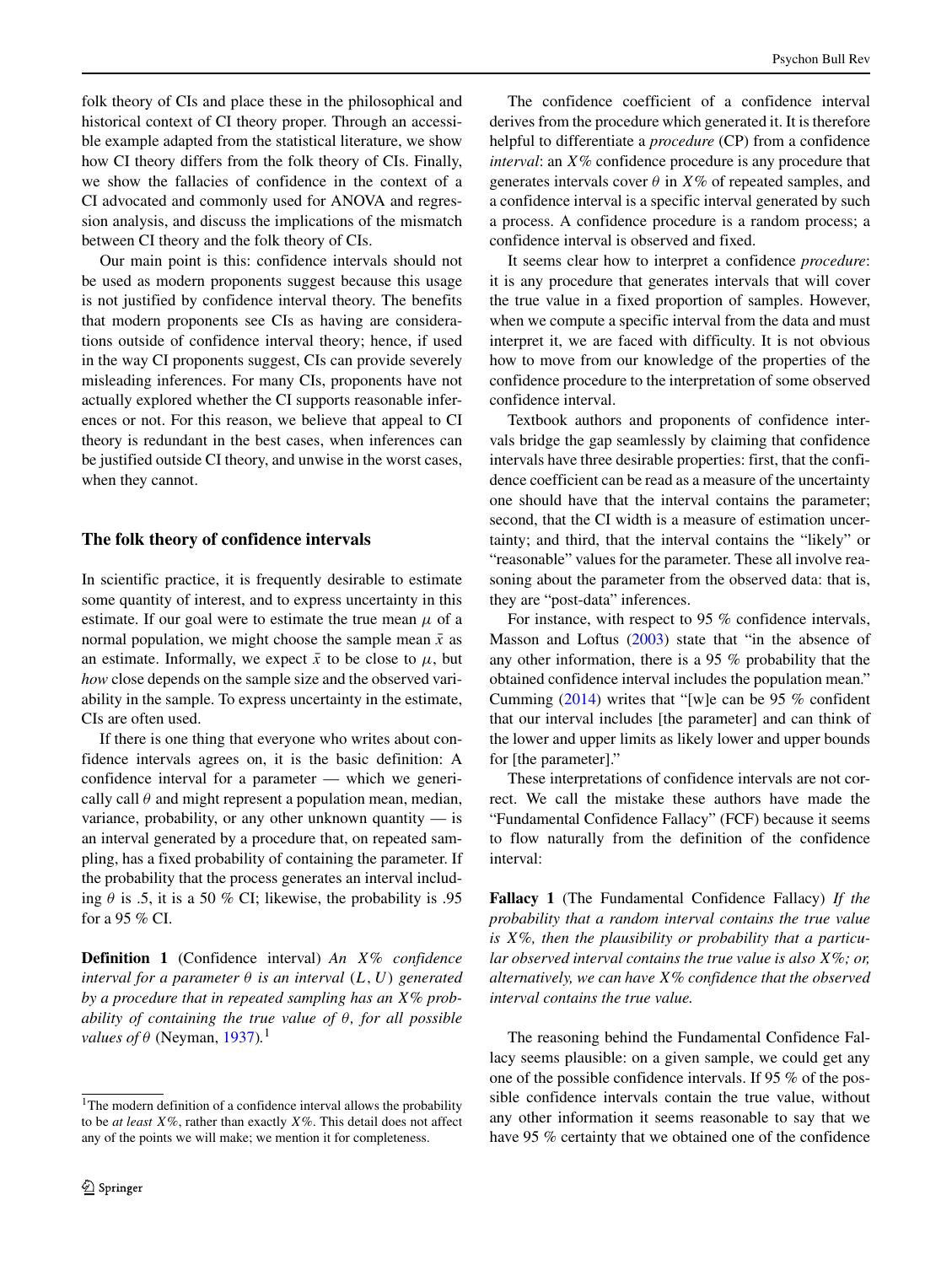intervals that contain the true value. This interpretation is suggested by the name "confidence interval" itself: the word "confident", in lay use, is closely related to concepts of plausibility and belief. The name "confidence interval" — rather than, for instance, the more accurate "coverage procedure" — encourages the Fundamental Confidence Fallacy.

The key confusion underlying the FCF is the confusion of what is known *before* observing the data — that the CI, whatever it will be, has a fixed chance of containing the true value — with what is known *after* observing the data. Frequentist CI theory says nothing at all about the probability that a particular, observed confidence interval contains the true value; it is either 0 (if the interval does not contain the parameter) or 1 (if the interval does contain the true value).

We offer several examples in this paper to show that what is known before computing an interval and what is known after computing it can be different. For now, we give a simple example, which we call the "trivial interval." Consider the problem of estimating the mean of a continuous population with two independent observations, *y*<sup>1</sup> and *y*2. If  $y_1 > y_2$ , we construct an confidence interval that contains all real numbers *(*−∞*,*∞*)*; otherwise, we construct an empty confidence interval. The first interval is guaranteed to include the true value; the second is guaranteed not to. It is obvious that before observing the data, there is a 50 % probability that any sampled interval will contain the true mean. After observing the data, however, we know definitively whether the interval contains the true value. Applying the pre-data probability of 50 % to the post-data situation, where we know for certain whether the interval contains the true value, would represent a basic reasoning failure.

Post-data assessments of probability have never been an advertised feature of CI theory. Neyman, for instance, said "Consider now the case when a sample...is already drawn and the [confidence interval] given...Can we say that in this particular case the probability of the true value of [the parameter] falling between [the limits] is equal to  $[X\%]$ ? The answer is obviously in the negative" (Neyman, [1937,](#page-19-2) p. 349). According to frequentist philosopher Mayo [\(1981\)](#page-19-4) "[the misunderstanding] seems rooted in a (not uncommon) desire for [...] confidence intervals to provide something which they cannot legitimately provide; namely, a measure of the degree of probability, belief, or support that an unknown parameter value lies in a specific interval." Recent work has shown that this misunderstanding is pervasive among researchers, who likely learned it from textbooks, instructors, and confidence interval proponents (Hoekstra et al., [2014\)](#page-18-1).

If confidence intervals cannot be used to assess the certainty with which a parameter is in a particular range, what can they be used for? Proponents of confidence intervals often claim that confidence intervals are useful for assessing the precision with which a parameter can be estimated. This is cited as one of the primary reasons confidence procedures should be used over null hypothesis significance tests (e.g., Cumming and Finch, [2005;](#page-18-2) Cumming, [2014;](#page-18-0) Fidler & Loftus, [2009;](#page-18-3) Loftus, [1993,](#page-19-5) [1996\)](#page-19-1). For instance, Cumming [\(2014\)](#page-18-0) writes that "[l]ong confidence intervals (CIs) will soon let us know if our experiment is weak and can give only imprecise estimates" (p. 10). Young and Lewis [\(1997\)](#page-20-1) state that "[i]t is important to know how precisely the point estimate represents the true difference between the groups. The width of the CI gives us information on the precision of the point estimate" (p. 309). This is the second fallacy of confidence intervals, the "precision fallacy":

**Fallacy 2** (The Precision fallacy) *The width of a confidence interval indicates the precision of our knowledge about the parameter. Narrow confidence intervals correspond to precise knowledge, while wide confidence errors correspond to imprecise knowledge.*

There is no necessary connection between the precision of an estimate and the size of a confidence interval. One way to see this is to imagine that two researchers — a senior researcher and a PhD student — are analyzing the data of 50 participants from an experiment. As an exercise for the PhD student's benefit, the senior researcher decides to randomly divide the participants into two sets of 25 so that they can separately analyze half the data set. In a subsequent meeting, the two share with one another their Student's *t* confidence intervals for the mean. The PhD student's 95 % CI is  $52 \pm 2$ , and the senior researcher's 95 % CI is  $53 \pm 4$ . The senior researcher notes that their results are broadly consistent, and that they could use the equally-weighted mean of their two respective point estimates, 52.5, as an overall estimate of the true mean.

The PhD student, however, argues that their two means should not be evenly weighted: she notes that her CI is half as wide and argues that her estimate is more precise and should thus be weighted more heavily. Her advisor notes that this cannot be correct, because the estimate from unevenly weighting the two means would be different from the estimate from analyzing the complete data set, which must be 52.5. The PhD student's mistake is assuming that CIs directly indicate post-data precision. Later, we will provide several examples where the width of a CI and the uncertainty with which a parameter is estimated are in one case inversely related, and in another not related at all.

We cannot interpret observed confidence intervals as containing the true value with some probability; we also cannot interpret confidence intervals as indicating the precision of our estimate. There is a third common interpretation of confidence intervals: Loftus [\(1996\)](#page-19-1), for instance, says that the CI gives an "indication of how seriously the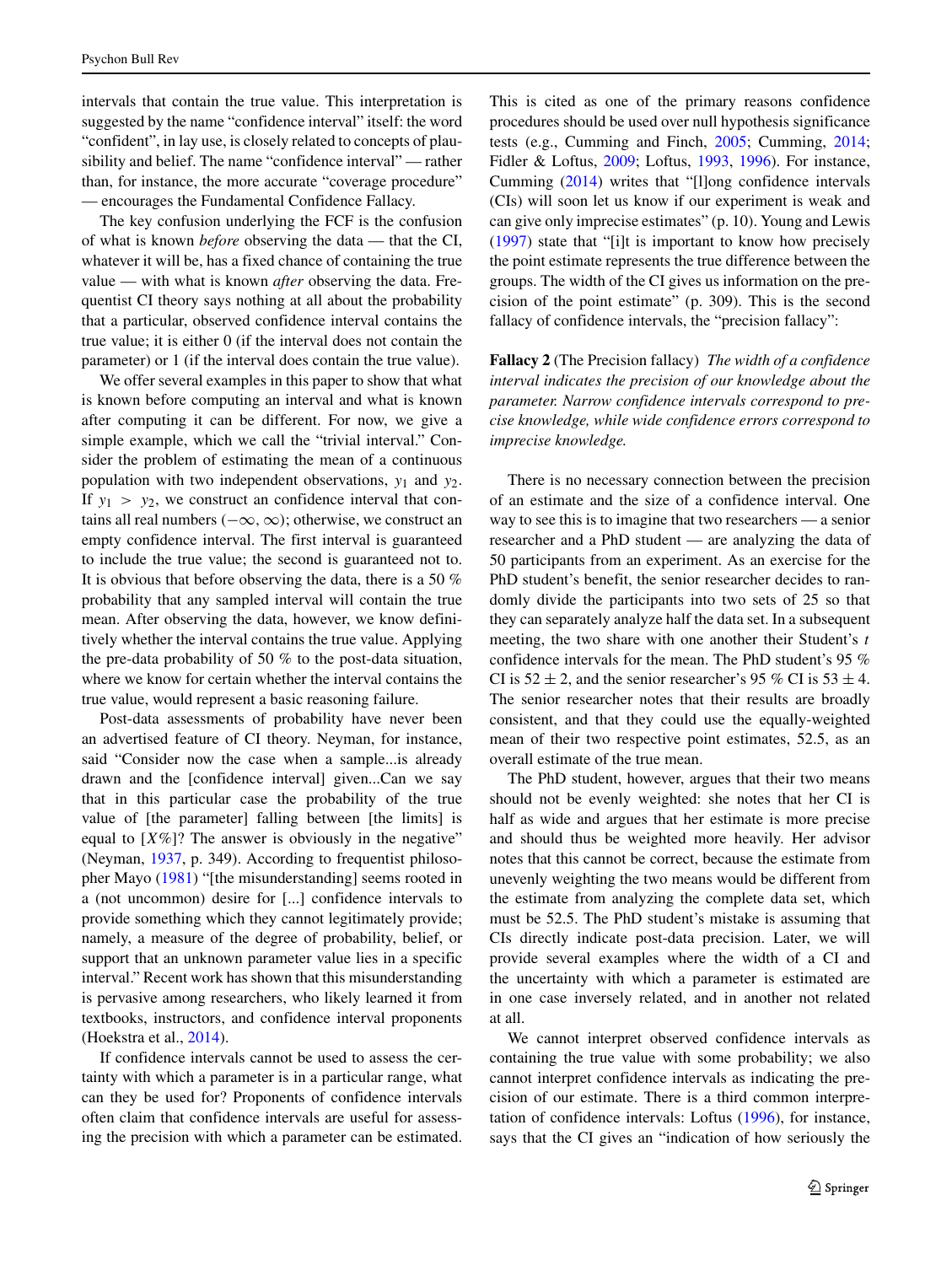observed pattern of means should be taken as a reflection of the underlying pattern of population means." This logic is used when confidence intervals are used to test theory (Velicer et al., [2008\)](#page-19-6) or to argue for the null (or practically null) hypothesis (Loftus, [1996\)](#page-19-1). This is another fallacy of confidence interval that we call the "likelihood fallacy".

**Fallacy 3** (The Likelihood fallacy) *A confidence interval contains the likely values for the parameter. Values inside the confidence interval are more likely than those outside. This fallacy exists in several varieties, sometimes involving plausibility, credibility, or reasonableness of beliefs about the parameter.*

A confidence procedure may have a fixed *average* probability of including the true value, but whether on any given sample it includes the "reasonable" values is a different question. As we will show, confidence intervals even "good" confidence intervals, from a CI-theory perspective — can exclude almost all reasonable values, and can be empty or infinitesimally narrow, excluding all possible values (Blaker and Spjøtvoll, [2000;](#page-18-4) Dufour, [1997;](#page-18-5) Steiger, [2004;](#page-19-7) Steiger & Fouladi, [1997;](#page-19-8) Stock & Wright, [2000\)](#page-19-9). But Neyman [\(1941\)](#page-19-10) writes,

"it is not suggested that we can 'conclude' that [the interval contains  $\theta$ ], nor that we should 'believe' that [the interval contains *θ*]...[we] *decide* to behave as if we actually knew that the true value [is in the interval]. This is done as a result of our decision and has nothing to do with 'reasoning' or 'conclusion'. The reasoning ended when the [confidence procedure was derived]. The above process [of using CIs] is also devoid of any 'belief' concerning the value [...] of [*θ*]." (Neyman, [1941,](#page-19-10) pp. 133–134)

It may seem strange to the modern user of CIs, but Neyman is quite clear that CIs do not support any sort of reasonable belief about the parameter. Even from a frequentist testing perspective where one accepts and rejects specific parameter values, Mayo and Spanos [\(2006\)](#page-19-11) note that just because a specific value is in an interval does not mean it is warranted to accept it; they call this the "fallacy of acceptance." This fallacy is analogous to accepting the null hypothesis in a classical significance test merely because it has not been rejected.

If confidence procedures do not allow an assessment of the probability that an interval contains the true value, if they do not yield measures of precision, and if they do not yield assessments of the likelihood or plausibility of parameter values, then what are they?

# **The theory of confidence intervals**

In a classic paper, Neyman [\(1937\)](#page-19-2) laid the formal foundation for confidence intervals. It is easy to describe the practical problem that Neyman saw CIs as solving. Suppose a researcher is interested in estimating a parameter *θ*. Neyman suggests that researchers perform the following three steps:

- a. Perform an experiment, collecting the relevant data.
- b. Compute two numbers the smaller of which we can call *L*, the greater  $U$  – forming an interval  $(L, U)$ according to a specified procedure.
- c. State that  $L < \theta < U$  that is, that  $\theta$  is in the interval.

This recommendation is justified by choosing an procedure for step (b) such that in the long run, the researcher's claim in step (c) will be correct, on average, *X*% of the time. A confidence interval is any interval computed using such a procedure.

We first focus on the meaning of the statement that  $\theta$  is in the interval, in step (c). As we have seen, according to CI theory, what happens in step (c) is not a belief, a conclusion, or any sort of reasoning from the data. Furthermore, it is not associated with any level of uncertainty about whether  $\theta$  is, actually, in the interval. It is merely a dichotomous statement that is meant to have a specified probability of being true in the long run.

Frequentist evaluation of confidence procedures is based on what can be called the "power" of the procedures, which is the frequency with which false values of a parameter are excluded. Better intervals are shorter on average, excluding false values more often (Lehmann, [1959;](#page-19-12) Neyman, [1937;](#page-19-2) [1941;](#page-19-10) Welch, [1939\)](#page-20-2). Consider a particular false value of the parameter,  $\theta' \neq \theta$ . Different confidence procedures will exclude that false value at different rates. If some confidence procedure CP *A* excludes  $\theta'$ , on average, more often than some CP *B*, then CP *A* is better than CP *B* for that value.

Sometimes we find that one CP excludes *every* false value at a rate greater than some other CP; in this case, the first CP is uniformly more powerful than the second. There may even be a "best" CP: one that excludes every false  $\theta'$  value at a rate greater than any other possible CP. This is analogous to a most-powerful test. Although a best confidence procedure does not always exist, we can always compare one procedure to another to decide whether one is better in this way (Neyman, [1952\)](#page-19-13). Confidence procedures are therefore closely related to hypothesis tests: confidence procedures control the rate of including the true value, and better confidence procedures have more power to exclude false values.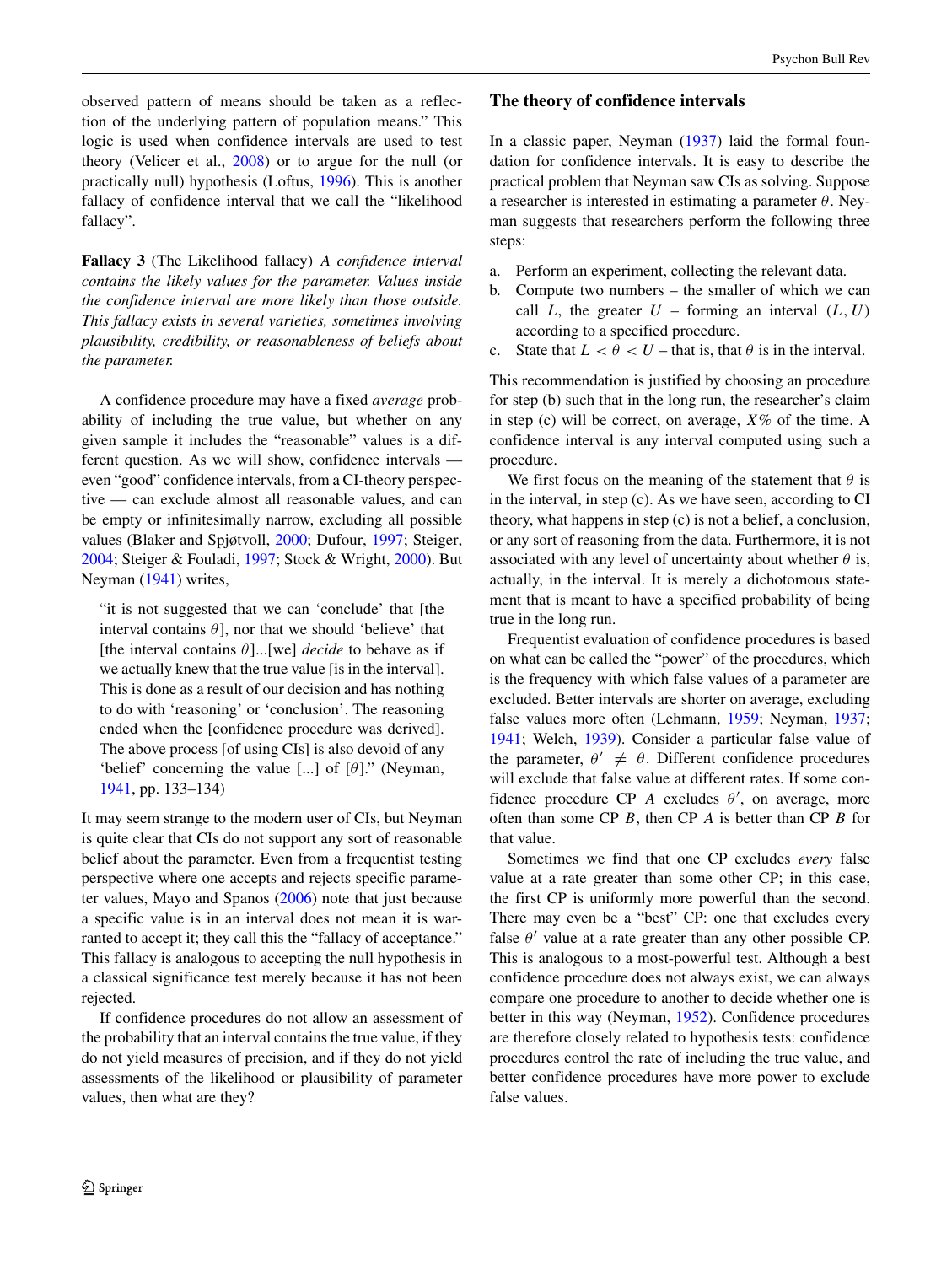# **Early skepticism**

Skepticism about the usefulness of confidence intervals arose as soon as Neyman first articulated the theory (Neyman,  $1934$ ).<sup>2</sup> In the discussion of Neyman ([1934\)](#page-19-14), Bowley, pointing out what we call the fundamental confidence fallacy, expressed skepticism that the confidence interval answers the right question:

"I am not at all sure that the 'confidence' is not a 'confidence trick.' Does it really lead us towards what we need – the chance that in the universe which we are sampling the [parameter] is within these certain limits? I think it does not. I think we are in the position of knowing that either an improbable event has occurred or the [parameter] in the population is within the limits. To balance these things we must make an estimate and form a judgment as to the likelihood of the [parameter] in the universe [that is, a prior probability] – the very thing that is supposed to be eliminated." (discussion of Neyman, [1934,](#page-19-14) p. 609)

In the same discussion, Fisher critiqued the theory for possibly leading to mutually contradictory inferences: "The [theory of confidence intervals] was a wide and very handsome one, but it had been erected at considerable expense, and it was perhaps as well to count the cost. The first item to which he [Fisher] would call attention was the loss of uniqueness in the result, and the consequent danger of apparently contradictory inferences." (discussion of Neyman, [1934,](#page-19-14) p. 618; see also Fisher, [1935\)](#page-18-6). Though, as we will see, the critiques are accurate, in a broader sense they missed the mark. Like modern proponents of confidence intervals, the critics failed to understand that Neyman's goal was different from theirs: Neyman had developed a behavioral theory designed to control error rates, not a theory for reasoning from data (Neyman, [1941\)](#page-19-10).

In spite of the critiques, confidence intervals have grown in popularity to be the most widely used interval estimators. Alternatives — such as Bayesian credible intervals and Fisher's fiducial intervals — are not as commonly used. We suggest that this is largely because people do not understand the differences between confidence interval, Bayesian, and fiducial theories, and how the resulting intervals cannot be interpreted in the same way. In the next section, we will demonstrate the logic of confidence interval theory by building several confidence procedures and comparing them to one another. We will also show how the three fallacies affect inferences with these intervals.

### **Example 1: The lost submarine**

In this section, we present an example taken from the confidence interval literature (Berger and Wolpert, [1988;](#page-18-7) Lehmann, [1959;](#page-19-12) Pratt, [1961;](#page-19-15) Welch, [1939\)](#page-20-2) designed to bring into focus how CI theory works. This example is intentionally simple; unlike many demonstrations of CIs, no simulations are needed, and almost all results can be derived by readers with some training in probability and geometry. We have also created interactive versions of our figures to aid readers in understanding the example; see the figure captions for details.

A 10-meter-long research submersible with several people on board has lost contact with its surface support vessel. The submersible has a rescue hatch exactly halfway along its length, to which the support vessel will drop a rescue line. Because the rescuers only get one rescue attempt, it is crucial that when the line is dropped to the craft in the deep water that the line be as close as possible to this hatch. The researchers on the support vessel do not know where the submersible is, but they do know that it forms two distinctive bubbles. These bubbles could form anywhere along the craft's length, independently, with equal probability, and float to the surface where they can be seen by the support vessel.

The situation is shown in Fig. [1a](#page-5-0). The rescue hatch is the unknown location  $\theta$ , and the bubbles can rise from anywhere with uniform probability between  $\theta$  − 5 meters (the bow of the submersible) to  $\theta$  + 5 meters (the stern of the submersible). The rescuers want to use these bubbles to infer where the hatch is located. We will denote the first and second bubble observed by *y*<sup>1</sup> and *y*2, respectively; for convenience, we will often use  $x_1$  and  $x_2$  to denote the bubbles ordered by location, with  $x_1$  always denoting the smaller location of the two. Note that  $\bar{y} = \bar{x}$ , because order is irrelevant when computing means, and that the distance between the two bubbles is  $|y_1 - y_2| = x_2 - x_1$ . We denote this difference as *d*.

The rescuers first note that from observing two bubbles, it is easy to rule out all values except those within five meters of both bubbles because no bubble can occur further than 5 meters from the hatch. If the two bubble locations were  $y_1 = 4$  and  $y_2 = 6$ , then the possible locations of the hatch are between 1 and 9, because only these locations are within 5 meters of both bubbles. This constraint is formally captured in the *likelihood*, which is the joint probability density of the observed data for all possible values of  $\theta$ . In this case, because the observations are independent, the joint probability density is:

$$
p(y_1, y_2; \theta) = p_y(y_1; \theta) \times p_y(y_2; \theta).
$$

<span id="page-4-0"></span><sup>2</sup>Neyman first articulated the theory in another paper before his major theoretical paper in 1937.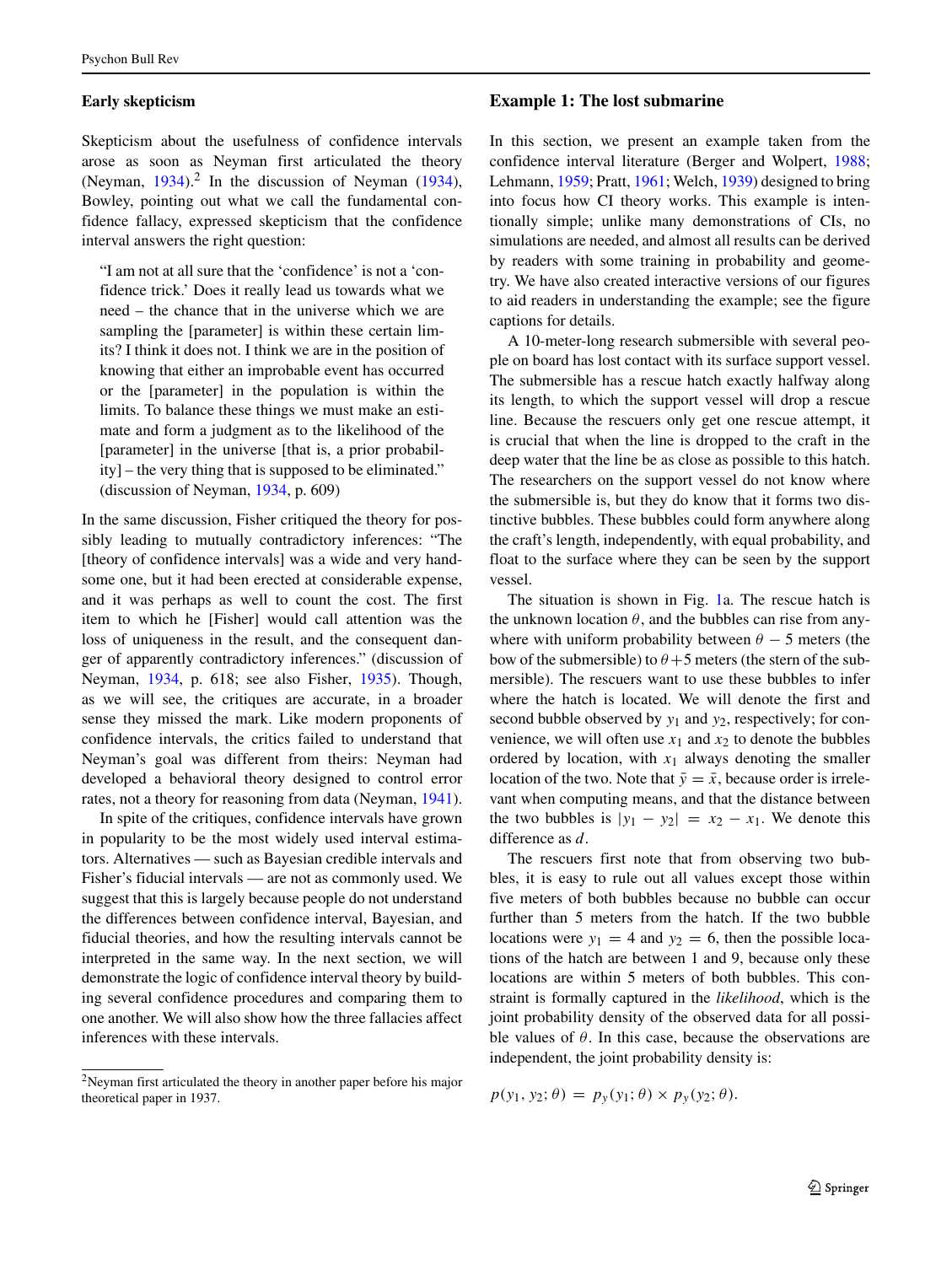<span id="page-5-0"></span>

**Fig. 1** Submersible rescue attempts. Note that likelihood and CIs are depicted from bottom to top in the order in which they are described in the text. See text for details. An interactive version of this figure is available at <http://learnbayes.org/redirects/CIshiny1.html>

The density for each bubble  $p_y$  is uniform across the submersible's 10 meter length, which means the joint density must be  $1/10 \times 1/10 = 1/100$ . If the lesser of  $y_1$  and  $y_2$ (which we denote  $x_1$ ) is greater than  $\theta$  − 5, then obviously both  $y_1$  and  $y_2$  must be greater than  $\theta$  − 5. This means that the density, written in terms of constraints on  $x_1$  and  $x_2$ , is:

<span id="page-5-1"></span>
$$
p(y_1, y_2; \theta) = \begin{cases} 1/100, & \text{if } x_1 > \theta - 5 \text{ and } x_2 < \theta + 5, \\ 0 & \text{otherwise.} \end{cases}
$$

If we write Eq. [1](#page-5-1) as a function of the unknown parameter  $\theta$  for fixed, observed data, we get the likelihood, which indexes the information provided by the data about the parameter. In this case, it is positive only when a value *θ* is possible given the observed bubbles (see also Figs. [1](#page-5-0) and [5\)](#page-11-0):

$$
p(\theta; y_1, y_2) = \begin{cases} 1, & \theta > x_2 - 5 \text{ and } \theta \le x_1 + 5, \\ 0 \text{ otherwise.} \end{cases}
$$

We replaced 1/100 with 1 because the particular values of the likelihood do not matter, only their relative values. Writing the likelihood in terms of  $\bar{x}$  and the difference between the bubbles  $d = x_2 - x_1$ , we get an interval:

<span id="page-5-2"></span>
$$
p(\theta; y_1, y_2) = \begin{cases} 1, \, \bar{x} - (5 - d/2) < \theta \le \bar{x} + (5 - d/2), \\ 0 & \text{otherwise.} \end{cases}
$$

If the likelihood is positive, the value  $\theta$  is possible; if it is 0, that value of  $\theta$  is impossible. Expressing the likelihood as in Eq. [2](#page-5-2) allows us to see several important things. First, the likelihood is centered around a reasonable point estimate for  $\theta$ ,  $\bar{x}$ . Second, the width of the likelihood 10 − *d*, which here is an index of the uncertainty of the estimate, is larger when the difference between the bubbles *d* is smaller. When the bubbles are close together, we have little information about *θ* compared to when the bubbles are far apart. Keeping in mind the likelihood as the information in the data, we can define our confidence procedures.

## **Five confidence procedures**

A group of four statisticians<sup>3</sup> happen to be on board, and the rescuers decide to ask them for help improving their judgments using statistics. The four statisticians suggest four different 50 % confidence procedures. We will outline the four confidence procedures; first, we describe a trivial procedure that no one would ever suggest. An applet allowing readers to sample from these confidence procedures is available at the link in the caption for Fig. [1.](#page-5-0)

**0. A trivial procedure** A trivial 50 % confidence procedure can be constructed by using the ordering of the bubbles. If  $y_1$  *> y*<sub>2</sub>, we construct an interval that contains the whole ocean,  $(-∞, ∞)$ . If  $y_2 > y_1$ , we construct an interval that contains only the single, *exact* point directly under the middle of the rescue boat. This procedure is obviously a 50 % confidence procedure; exactly half of the time — when  $y_1 > y_2$  — the rescue hatch will be within the interval. We describe this interval merely to show that *by itself*, a procedure including the true value *X* % of the time means nothing (see also Basu, [1981\)](#page-18-8). We must obviously consider something more than the confidence property, which we discuss subsequently.

**1. A procedure based on the sampling distribution of the mean** The first statistician suggests building a confidence procedure using the sampling distribution of the mean  $\bar{x}$ . The sampling distribution of  $\bar{x}$  has a known triangular distribution with  $\theta$  as the mean. With this sampling distribution, there is a 50 % probability that  $\bar{x}$  will differ from  $\theta$  by less than  $5 - 5/\sqrt{2}$ , or about 1.46m. We can thus use  $\bar{x} - \theta$  as a so-called "pivotal quantity" (Casella & Berger, [2002;](#page-18-9) see the

<span id="page-5-3"></span><sup>3</sup>John Tukey has said that the collective noun for a group of statisticians is "quarrel" (McGrayne, [2011\)](#page-19-16).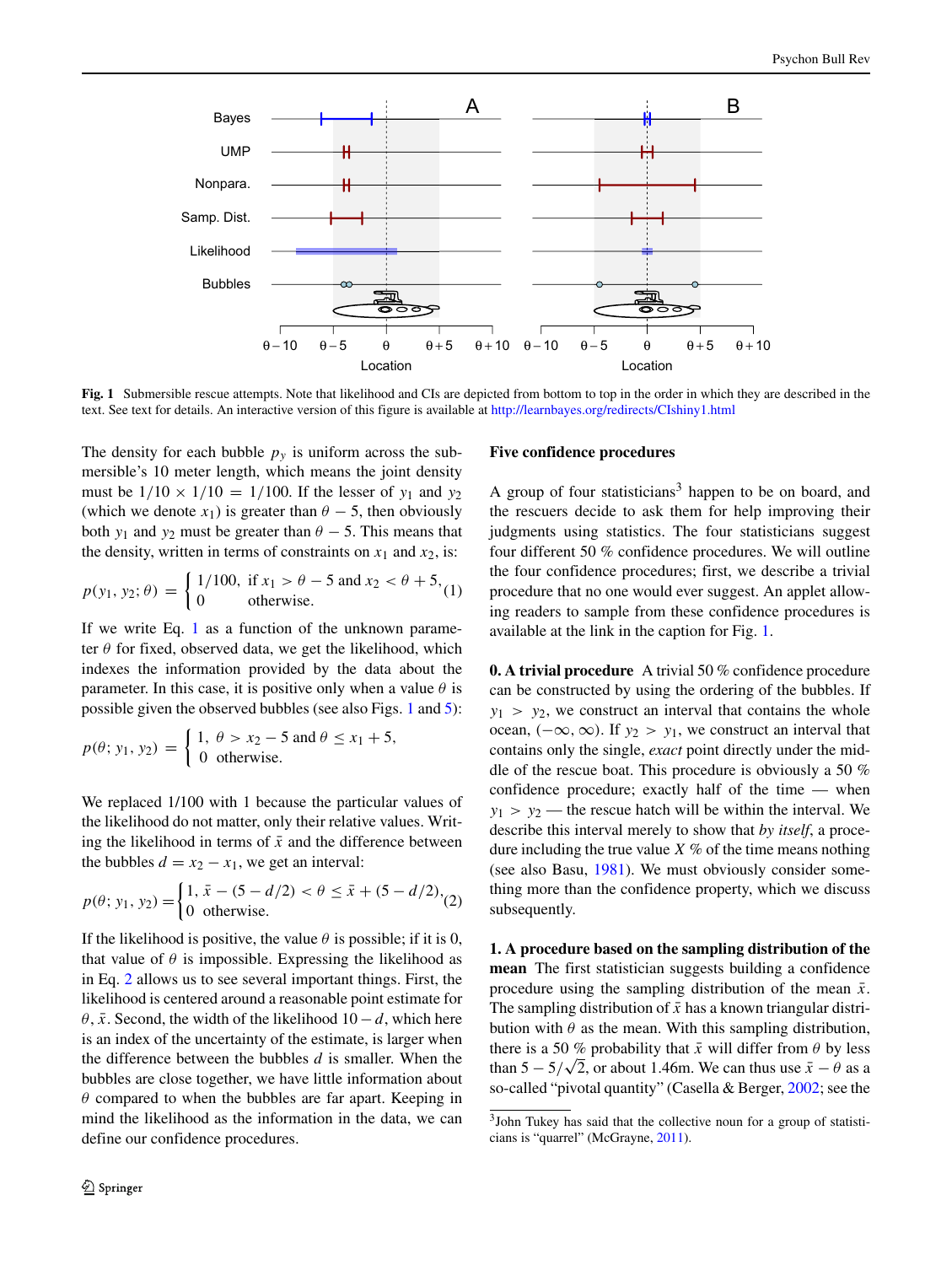supplement to this manuscript for more details) by noting that there is a 50 % probability that  $\theta$  is within this same distance of  $\bar{x}$  in repeated samples. This leads to the confidence procedure

$$
\bar{x} \pm \left(5 - 5/\sqrt{2}\right),
$$

which we call the "sampling distribution" procedure. This procedure also has the familiar form  $\bar{x} \pm C \times SE$ , where here the standard error (that is, the standard deviation of the estimate  $\bar{x}$ ) is known to be 2.04.

**2. A nonparametric procedure** The second statistician notes that  $\theta$  is both the mean and median bubble location. Olive [\(2008\)](#page-19-17) and Rusu and Dobra [\(2008\)](#page-19-18) suggest a nonparametric confidence procedure for the median that in this case is simply the interval between the two observations:

 $\bar{x} \pm d/2$ .

It is easy to see that this must be a 50 % confidence procedure; the probability that both observations fall below *θ* is  $.5 \times .5 = .25$ , and likewise for both falling above. There is thus a 50 % chance that the two observations encompass *θ*. Coincidentally, this is the same as the 50 % Student's *t* procedure for  $n = 2$ .

**3. The uniformly most-powerful procedure** The third statistician, citing Welch [\(1939\)](#page-20-2), describes a procedure that can be thought of as a slight modification of the nonparametric procedure. Suppose we obtain a particular confidence interval using the nonparametric procedure. If the nonparametric interval is more than 5 meters wide, then it *must* contain the hatch, because the only possible values are less than 5 meters from both bubbles. Moreover, in this case the interval will contain impossible values, because it will be wider than the likelihood. We can exclude these impossible values by truncating the interval to the likelihood whenever the width of the interval is greater than 5 meters:

$$
\bar{x} \pm \begin{cases} \frac{d}{2} & \text{if } d < 5 \text{ (nonparametric procedure)}\\ 5 - \frac{d}{2} & \text{if } d \ge 5 \end{cases}
$$
\n(likelihood)

This will not change the probability that the interval contains the hatch, because it is simply replacing one interval that is sure to contain it with another. Pratt [\(1961\)](#page-19-15) noted that this interval can be justified as an inversion of the uniformly most-powerful (UMP) test.

**4. An objective Bayesian procedure** The fourth statistician suggests an objective Bayesian procedure. Using this procedure, we simply take the central 50 % of the likelihood as our interval:

$$
\bar{x} \pm \frac{1}{2} \left( 5 - \frac{d}{2} \right).
$$

From the objective Bayesian viewpoint, this can be justified by assuming a prior distribution that assigns equal probability to each possible hatch location. In Bayesian terms, this procedure generates "credible intervals" for this prior. It can also be justified under Fisher's fiducial theory; see Welch [\(1939\)](#page-20-2).

## **Properties of the procedures**

The four statisticians report their four confidence procedures to the rescue team, who are understandably bewildered by the fact that there appear to be at least four ways to infer the hatch location from two bubbles. Just after the statisticians present their confidence procedures to the rescuers, two bubbles appear at locations  $x_1 = 1$  and  $x_2 = 1.5$ . The resulting likelihood and the four confidence intervals are shown in Fig. [1a](#page-5-0).

**The fundamental confidence fallacy** After using the observed bubbles to compute the four confidence intervals, the rescuers wonder how to interpret them. It is clear, first of all, why the fundamental confidence fallacy is a fallacy. As Fisher pointed out in the discussion of CI theory mentioned above, for any given problem as for this one — there are many possible confidence procedures. These confidence procedures will lead to different confidence intervals. In the case of our submersible confidence procedures, all confidence intervals are centered around  $\bar{x}$ , and so the intervals will be nested within one another.

If we mistakenly interpret these observed intervals as having a 50 % probability of containing the true value, a logical problem arises. First, there must always be a 50 % probability that the *shortest* interval contains the parameter. The reason is basic probability theory: the narrowest interval would have probability 50 % of including the true value, and the widest interval would have probability 50 % of excluding the true value. According to this reasoning, there must be a 0 % probability that the true value is outside the narrower, nested interval yet inside the wider interval. If we believed the FCF, we would always come to the conclusion that the shortest of a set of nested *X*% intervals has an *X*% probability of containing the true value. Of course, the confidence procedure "always choose the shortest of the nested intervals" will tend to have a lower than *X*% probability of including the true value. If we believed the FCF, then we must come to the conclusion that the shortest interval simultaneously has an *X*% probability of containing the true value, and a less than *X*% probability. Believing the FCF results in contradiction.

This point regarding the problem of interpreting nested CIs is not, by itself, a critique of confidence interval theory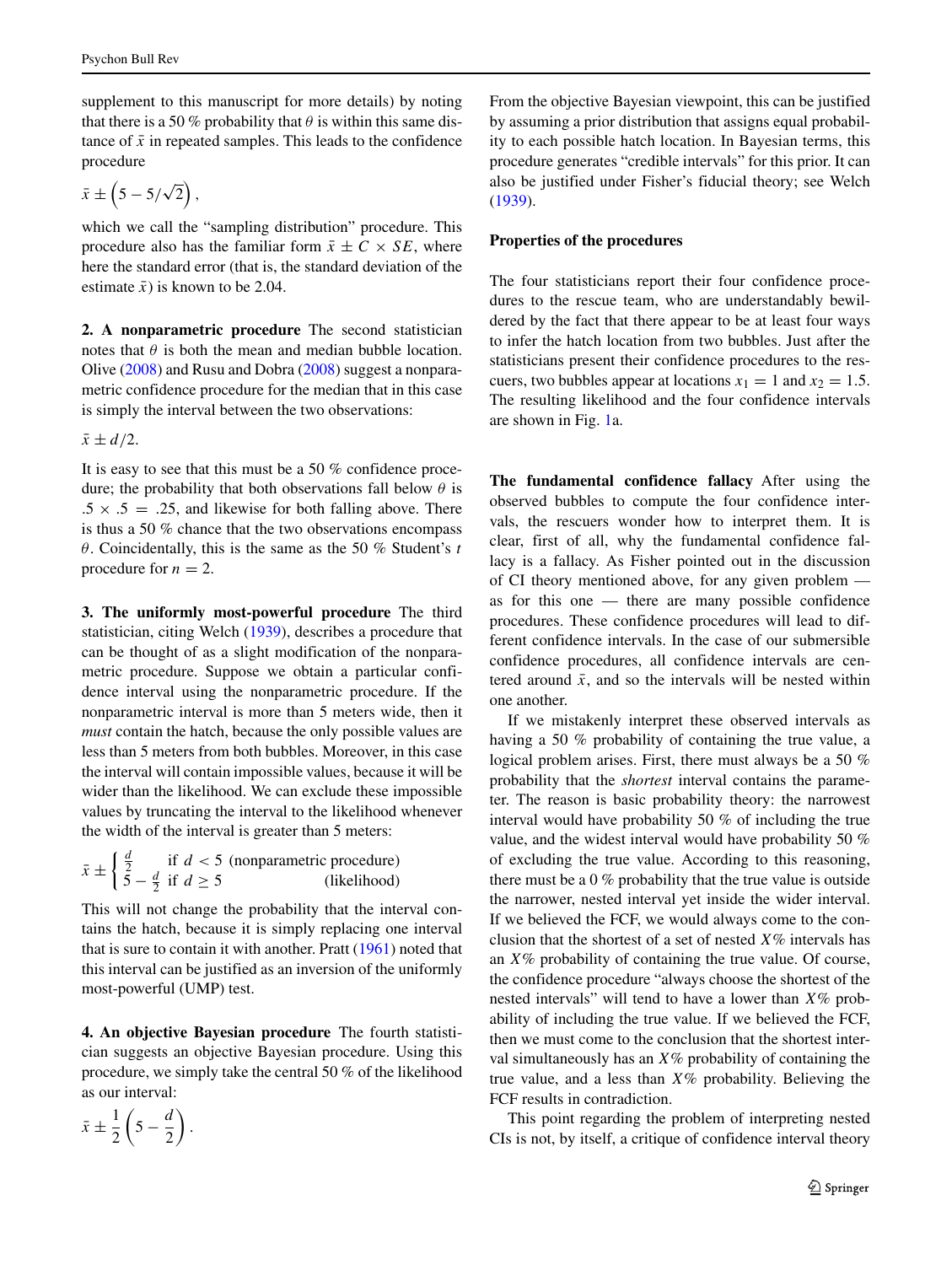*proper*; it is rather a critique of the folk theory of confidence. Neyman himself was very clear that this interpretation was not permissible, using similarly nested confidence intervals to demonstrate the fallacy (Neyman, [1941,](#page-19-10) pp. 213–215). It is a warning that the improper interpretations of confidence intervals used throughout the scientific literature leads to mutually contradictory inferences, just as Fisher warned.

Even without nested confidence procedures, one can see that the FCF must be a fallacy. Consider Fig. [1b](#page-5-0), which shows the resulting likelihood and confidence intervals when  $x_1 = 0.5$  and  $x_2 = 9.5$ . When the bubbles are far apart, as in this case, the hatch can be localized very precisely: the bubbles are far enough apart that they must have come from the bow and stern of the submersible. The sampling distribution, nonparametric, and UMP confidence intervals all encompass the likelihood, meaning that there is 100 % certainty that these 50 % confidence intervals contain the hatch. Reporting 50 % certainty, 50 % probability, or 50 % confidence in a specific interval that surely contains the parameter would clearly be a mistake.

### *Relevant subsets*

The fact that we can have 100 % certainty that a 50 % CI contains the true value is a specific case of a more general problem flowing from the FCF. The shaded regions in Fig. [2,](#page-8-0) left column, show when the true value is contained in the various confidence procedures for all possible pairs of observations. The top, middle, and bottom row correspond to the sampling distribution, nonparametric/UMP, and the Bayes procedures, respectively. Because each procedure is a 50 % confidence procedure, in each plot the shaded area occupies 50 % of the larger square delimiting the possible observations. The points 'a' and 'b' are the bubble patterns in Fig. [1a](#page-5-0) and b, respectively; point 'b' is in the shaded region for each intervals because the true value is included in every kind of interval, as shown in Fig. [1b](#page-5-0); likewise, 'a' is outside every shaded region because all CIs exclude the true value for this observed bubble pair.

Instead of considering the bubbles themselves, we might also translate their locations into the mean location  $\bar{y}$  and the difference between them,  $b = y_2 - y_1$ . We can do this without loss of any information:  $\bar{y}$  contains the point estimate of the hatch location, and *b* contains the information about the precision of that estimate. Figure [2,](#page-8-0) right column, shows the same information as in the left column, except as a function of  $\bar{y}$  and *b*. The figures in the right column are 45 $\degree$  clockwise rotations of those in the left. Although the two columns show the same information, the rotated right column reveals a critical fact: the various confidence procedures have different probabilities of containing the true value when the distance between the bubbles varies.

To see this, examine the horizontal line under point 'a' in Fig. [2b](#page-8-0). The horizontal line is the subset of all bubble pairs that show the same difference between the bubbles as those in Fig. [1a](#page-5-0): 0.5 meters. About 31 % of this line falls under the shaded region, meaning that in the long run, 31 % of sampling distributions intervals will contain the true value, when the bubbles are 0.5 meters apart. For the nonparametric and UMP intervals (middle row), this percentage is only about 5 %. For the Bayes interval (bottom row), it is exactly 50 %.

Believing the FCF implies believing that we can use the long-run probability that a procedure contains the true value as an index of our post-data certainty that a particular interval contains the true value. But in this case, we have identified *two* long-run probabilities for each interval: the average long-run probability *not* taking into account the observed difference — that is, 50  $%$  — and the long-run probability taking into account *b* which, for the sampling distribution interval is 31 % and for the nonparametric/UMP intervals is 5 %. Both are valid long-run probabilities; which do we use for our inference? Under FCF, both are valid. Hence the FCF leads to contradiction.

The existence of multiple, contradictory long-run probabilities brings back into focus the confusion between what we know before the experiment with what we know after the experiment. For any of these confidence procedures, we know before the experiment that 50 % of future CIs will contain the true value. After observing the results, conditioning on a known property of the data — such as, in this case, the variance of the bubbles — can radically alter our assessment of the probability.

The problem of contradictory inferences arising from multiple applicable long-run probabilities is an example of the "reference class" problem (Venn, [1888;](#page-19-19) Reichenbach, [1949\)](#page-19-20), where a single observed event (e.g., a CI) can be seen as part of several long-run sequences, each with a different long-run probability. Fisher noted that when there are identifiable subsets of the data that have different probabilities of containing the true value — such as those subsets with a particular value of *d*, in our confidence interval example — those subsets are relevant to the inference (Fisher, [1959\)](#page-18-10). The existence of relevant subsets means that one can assign more than one probability to an interval. Relevant subsets are identifiable in many confidence procedures, including the common classical Student's *t* interval, where wider CIs have a greater probability of containing the true value (Buehler, [1959;](#page-18-11) Buehler & Feddersen, [1963;](#page-18-12) Casella, [1992;](#page-18-13) Robinson, [1979\)](#page-19-21). There are, as far as we know, only two general strategies for eliminating the threat of contradiction from relevant subsets: Neyman's strategy of avoiding any assignment of probabilities to particular intervals, and the Bayesian strategy of always conditioning on the observed data, to be discussed subsequently.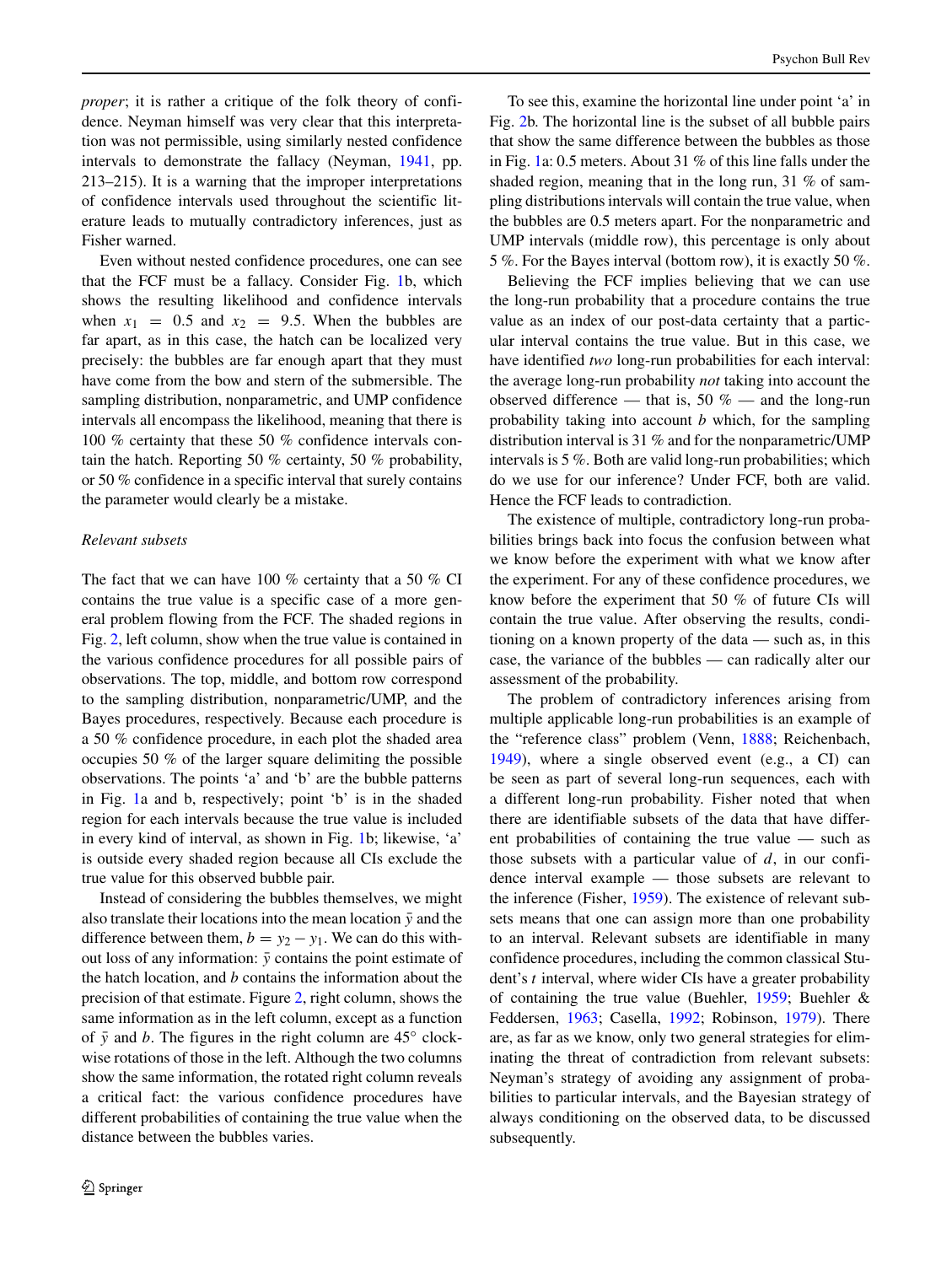<span id="page-8-0"></span>



**Fig. 2** *Left*: Possible locations of the first (*y*1) and second (*y*2) bubbles. *Right*:  $y_2 - y_1$  plotted against the mean of  $y_1$  and  $y_2$ . *Shaded regions* show the areas where the respective 50 % confidence interval contains the true value. The figures in the *top row* (**a, b**) show the sampling distribution interval; the *middle row* (**c, d**) shows the NP

and UMP intervals; the *bottom row* (**e, f**) shows the Bayes interval. Points 'a' and 'b' represent the pairs of bubbles from Fig. [1a](#page-5-0) and b, respectively. An interactive version of this figure is available at [http://](http://learnbayes.org/redirects/CIshiny1.html) [learnbayes.org/redirects/CIshiny1.html](http://learnbayes.org/redirects/CIshiny1.html)

## *The precision and likelihood fallacies*

This set of confidence procedures also makes clear the precision fallacy. Consider Fig. [3,](#page-9-0) which shows how the width of each of the intervals produced by the four confidence procedures changes as a function of the width of the likelihood. The Bayes procedure tracks the uncertainty in the data: when the likelihood is wide, the Bayes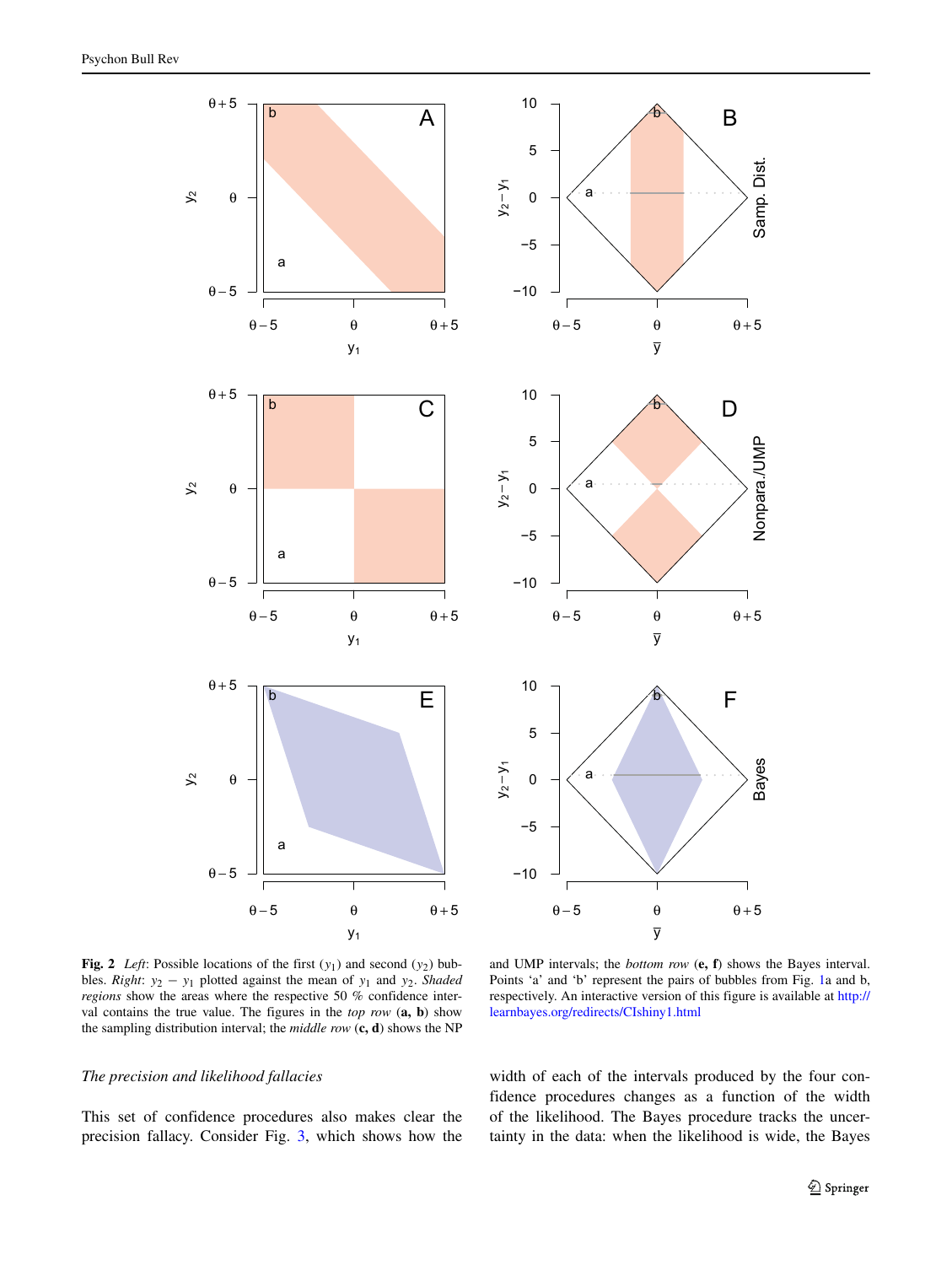<span id="page-9-0"></span>

**Fig. 3** The relationship between CI width and the uncertainty in the estimation of the hatch location for the four confidence procedures. SD: Sampling distribution procedure; NP: Nonparametric procedure; UMP: UMP procedure; B: Bayes procedure. Note that the NP and UMP procedures overlap when the width of the likelihood is *>* 5. An interactive version of this figure is available at [http://learnbayes.org/](http://learnbayes.org/redirects/CIshiny1.html) [redirects/CIshiny1.html](http://learnbayes.org/redirects/CIshiny1.html)

CI is wide. The reason for this necessary correspondence between the likelihood and the Bayes interval will be discussed later.

Intervals from the sampling distribution procedure, in contrast, have a fixed width, and so cannot reveal any information about the precision of the estimate. The sampling distribution interval is of the commonly-seen CI form

 $\bar{x} \pm C \times SE$ 

Like the CI for a normal population mean with known population variance, the standard error — defined as the standard deviation of the sampling distribution of  $\bar{x}$  — is known and fixed; here, it is approximately 2.04 (see the supplement for details). This indicates that the long-run standard error and hence, confidence intervals based on the standard error — cannot always be used as a guide to the uncertainty we should have in a parameter estimate.

Strangely, the nonparametric procedure generates intervals whose widths are *inversely* related to the uncertainty in the parameter estimates. Even more strangely, intervals from the UMP procedure initially increase in width with the uncertainty in the data, but when the width of the likelihood is greater than 5 meters, the width of the UMP interval is inversely related to the uncertainty in the data, like the nonparametric interval. This can lead to bizarre situations. Consider observing the UMP 50 % interval [1*,* 1*.*5]. This is consistent with two possible sets of observations: *(*1*,* 1*.*5*)*, and *(*−3*.*5*,* 6*)*. Both of these sets of bubbles will lead to the same CI. Yet the second data set indicates high precision, and the first very low precision! The UMP and sampling distribution procedures share the dubious distinction that their CIs cannot be used to work backwards to the observations. In spite of being the "most powerful" procedure, the UMP procedure clearly throws away important information.

To see how the likelihood fallacy is manifest in this example, consider again Fig. [3.](#page-9-0) When the uncertainty is high, the likelihood is wide; yet the nonparametric and UMP intervals are extremely narrow, indicating both false precision and excluding almost all likely values. Furthermore, the sampling distribution procedure and the nonparametric procedure can contain impossible values.[4](#page-9-1)

## **Evaluating the confidence procedures**

The rescuers who have been offered the four intervals above have a choice to make: which confidence procedure to choose? We have shown that several of the confidence procedures have counter-intuitive properties, but thus far, we have not made any firm commitments about which confidence procedures should be preferred to the others. For the sake of our rescue team, who have a decision to make about which interval to use, we now compare the four procedures directly. We begin with the evaluation of the procedures from the perspective of confidence interval theory, then evaluate them according to Bayesian theory.

As previously mentioned, confidence interval theory specifies that better intervals will include false values less often. Figure [4](#page-10-0) shows the probability that each of the procedures include a value  $\theta'$  at a specified distance from the hatch  $\theta$ . All procedures are 50 % confidence procedures, and so they include the true value *θ* 50 % of the time. Importantly, however, the procedures include particular false values  $\theta' \neq \theta$  at different rates. See the interactive versions of Figs. [1](#page-5-0) and [4](#page-10-0) linked in the figure captions for a hands-on demonstration.

The trivial procedure (T; gray horizontal line) is obviously a bad interval because it includes every false value with the same frequency as the true value. This is analogous to a hypothesis test with power equal to its Type I error rate. The trivial procedure will be worse than any other procedure, unless the procedure is specifically constructed to be pathological. The UMP procedure (UMP), on the other hand, is better than every other procedure for every value of  $\theta'$ . This is due to the fact that it was created by inverting a most-powerful test.

<span id="page-9-1"></span><sup>&</sup>lt;sup>4</sup>In order to construct a better interval, a frequentist would typically truncate the interval to only the possible values, as was done in generating the UMP procedure from the nonparametric procedure (e.g., Spanos, [2011\)](#page-19-22). This is guaranteed to lead to a better procedure. Our point here is that it is a mistake to naively assume that a procedure has good properties on the basis that it is a confidence procedure. However, see Velicer et al. [\(2008\)](#page-19-6) for an example of CI proponents including impossible values in confidence intervals, and Fidler and Thompson [\(2001\)](#page-18-14) for a defense of this practice.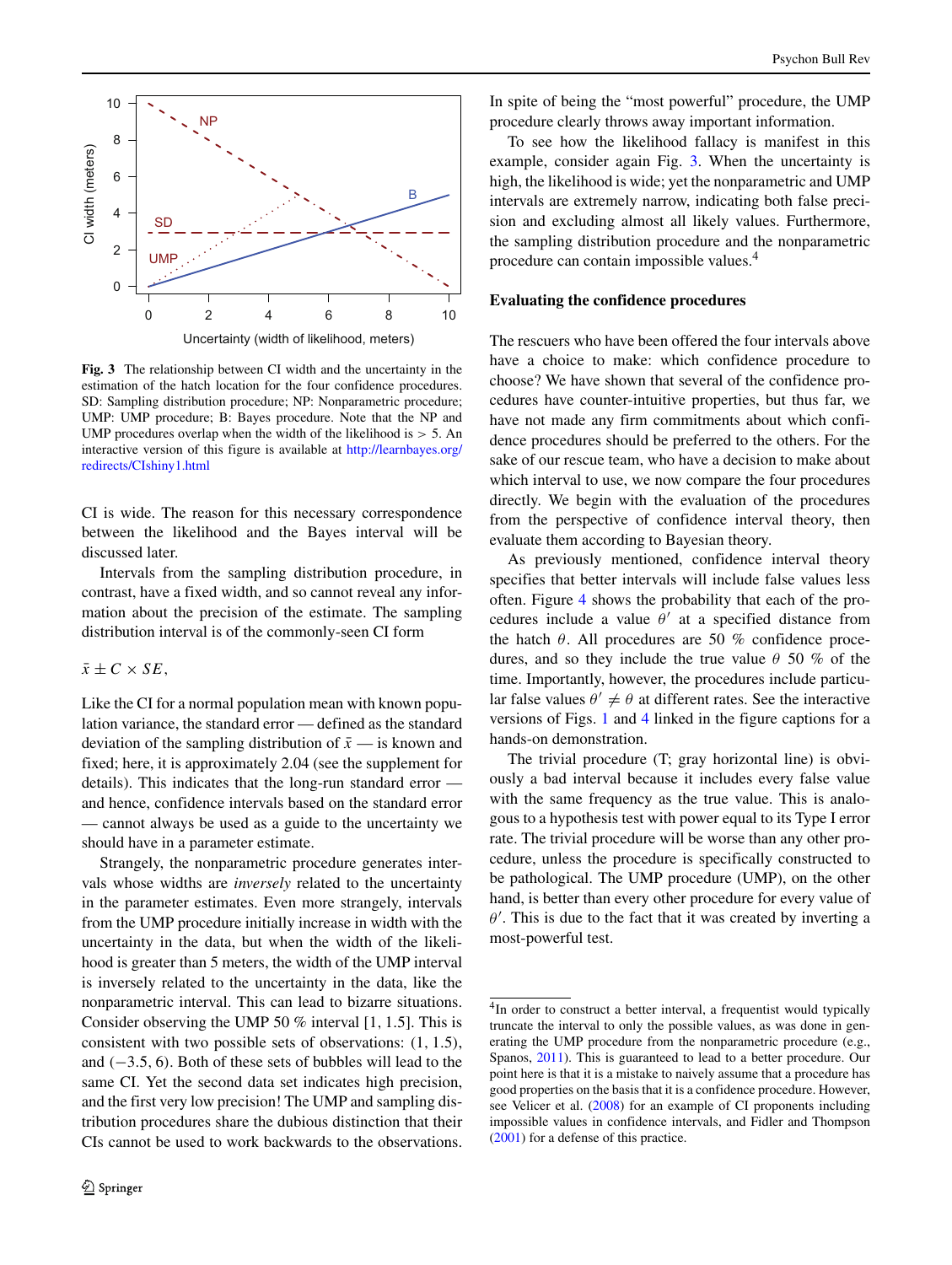The ordering among the three remaining procedures can be seen by comparing their curves. The sampling distribution procedure (SD) is always superior to the Bayes procedure (B), but not to the nonparametric procedure (NP). The nonparametric procedure and the Bayes procedure curves overlap, so one is not preferred to the other. Welch [\(1939\)](#page-20-2) remarked that the Bayes procedure is "not the best way of constructing confidence limits" using precisely the frequentist comparison shown in Fig. [4](#page-10-0) with the UMP interval.[5](#page-10-1)

The frequentist comparison between the procedures is instructive, because we have arrived at an ordering of the procedures employing the criteria suggested by Neyman and used by the modern developers of new confidence procedures: coverage and power. The UMP procedure is the best, followed by the sampling distribution procedure. The sampling distribution procedure is better than the Bayes procedure. The nonparametric procedure is not preferred to any interval, but neither is it the worst.

We can also examine the procedures from a Bayesian perspective, which is primarily concerned with whether the inferences are reasonable in light of the data and what was known before the data were observed (Howson and Urbach, [2006\)](#page-18-15). We have already seen that interpreting the non-Bayesian procedures in this way leads to trouble, and that the Bayesian procedure, unsurprisingly, has better properties in this regard. We will show how the Bayesian interval was derived in order to provide insight into why it has good properties.

Consider the left column of Fig. [5,](#page-11-0) which shows Bayesian reasoning from prior and likelihood to posterior and socalled credible interval. The prior distribution in the top panel shows that before observing the data, all the locations in this region are equally probable. Upon observing the bubbles shown in Fig.  $1a$  — also shown in the top of the "likelihood" panel — the likelihood is a function that is 1 for all possible locations for the hatch, and 0 otherwise. To combine our prior knowledge with the new information from the two bubbles, we condition what we knew before on the information in the data by multiplying by the likelihood — or, equivalently, excluding values we know to be impossible — which results in the posterior distribution in the bottom row. The central 50 % credible interval contains all values in the central 50 % of the area of the posterior, shown as the shaded region. The right column of Fig. [5](#page-11-0) shows a similar computation using an informative prior distribution that does not assume that all locations are equally likely, as

<span id="page-10-0"></span>

**Fig. 4** The probability that each confidence procedure includes false values *θ* . T: Trivial procedure; SD: Sampling distribution procedure NP: Nonparametric procedure; UMP: UMP procedure; B: Bayes procedure. The line for the sampling distribution procedure (*dashed line*) is between the lines for the Bayes procedure and the UMP procedure. An interactive version of this figure is available at [http://learnbayes.](http://learnbayes.org/redirects/CIshiny1.html) [org/redirects/CIshiny1.html](http://learnbayes.org/redirects/CIshiny1.html)

might occur if some other information about the location of the submersible were available.

It is now obvious why the Bayesian credible interval has the properties typically ascribed to confidence intervals. The credible interval can be interpreted as having a 50 % probability of containing the true value, because the values within it account for 50 % of the posterior probability. It reveals the precision of our knowledge of the parameter, in light of the data and prior, through its relationship with the posterior and likelihood.

Of the five procedures considered, intervals from the Bayesian procedure are the *only ones* that can be said to have 50 % probability of containing the true value, upon observing the data. Importantly, the ability to interpret the interval in this way arises from Bayesian theory and not from confidence interval theory. Also importantly, it was necessary to stipulate a prior to obtain the desired interval; the interval should be interpreted in light of the stipulated prior. Of the other four intervals, none can be justified as providing a "reasonable" inference or conclusion from the data, because of their strange properties and that there is no possible prior distribution that could lead to these procedures. In this light, it is clear why Neyman's rejection of "conclusions" and "reasoning" from data naturally flowed from his theory: the theory, after all, does not support such ideas. It is also clear that if they care about making reasonable inferences from data, scientists might want want to reject confidence interval theory as a basis for evaluating procedures.

We can now review what we know concerning the four procedures. Only the Bayesian procedure — when its intervals are interpreted as credible intervals — allows the interpretation that there is a 50 % probability that the hatch

<span id="page-10-1"></span><sup>5</sup>Several readers of a previous draft of this manuscript noted that frequentists use the likelihood as well, and so may prefer the Bayesian procedure in this example. However, as Neyman [\(1977\)](#page-19-23) points out, the likelihood has no special status to a frequentist; what matters is the frequentist properties of the procedure, not how it was constructed.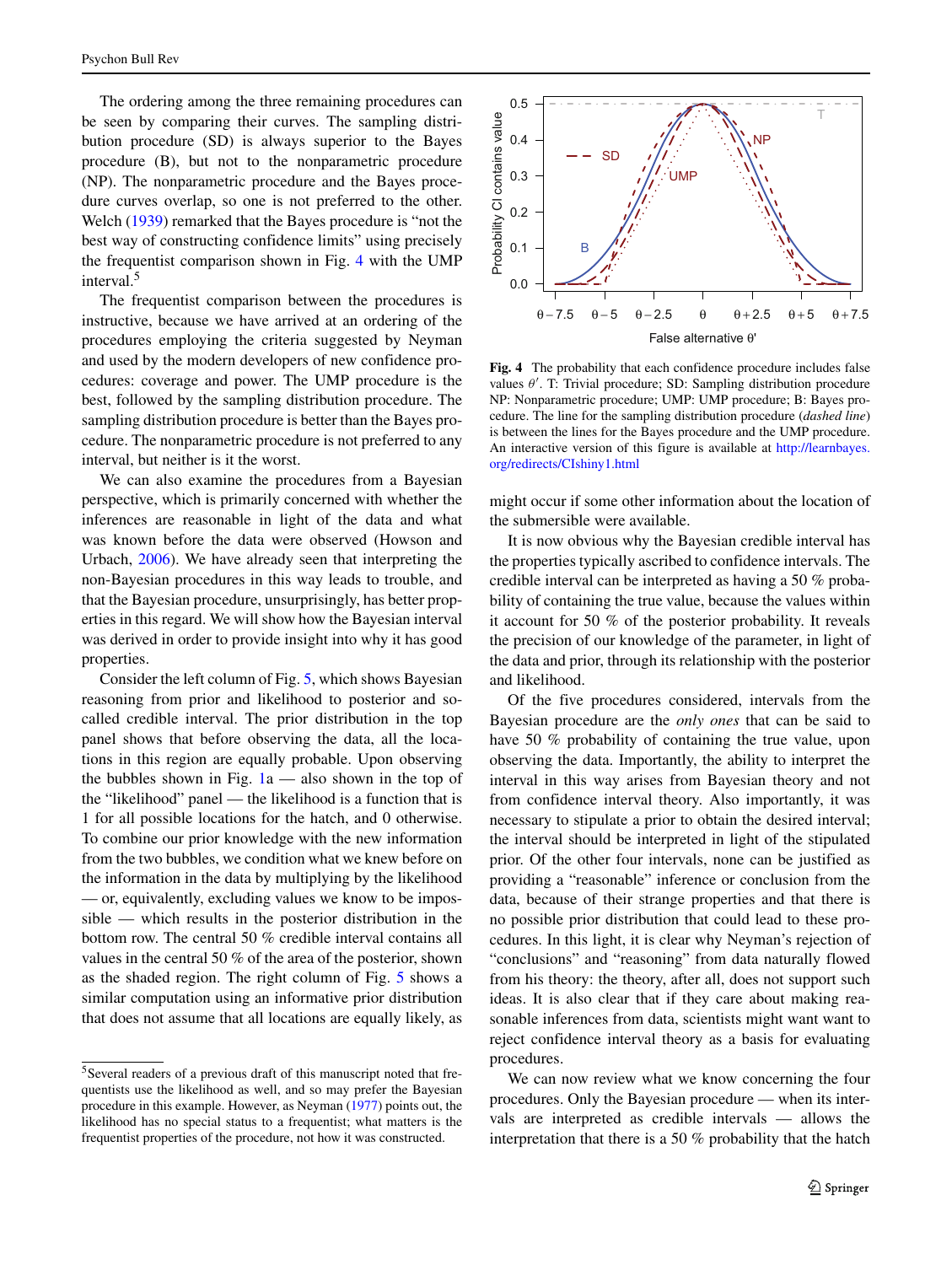<span id="page-11-0"></span>

**Fig. 5** Forming Bayesian credible intervals. Prior information (*top*) is combined with the likelihood information from the data (*middle*) to yield a posterior distribution (*bottom*). In the likelihood plots, the shaded regions show the locations within 5 meters of each bubble; the *dark shaded* regions show where these overlap, indicating the

possible location of the hatch *θ*. In the posterior plots, the central 50 % region (*shaded region* within posterior) shows one possible 50 % credible interval, the central credible interval. An interactive version of this figure is available at <http://learnbayes.org/redirects/CIshiny1.html>

is located in the interval. Only the Bayesian procedure properly tracks the precision of the estimate. Only the Bayesian procedure covers the plausible values in the expected way: the other procedures produce intervals that are *known* with certainty — by simple logic — to contain the true value, but still are "50 %" intervals. The non-Bayesian intervals have undesirable, even bizarre properties, which would lead any reasonable analyst to reject them as a means to draw inferences. Yet the Bayesian procedure is judged by frequentist CI theory as inferior.

The disconnect between frequentist theory and Bayesian theory arises from the different goals of the two theories. Frequentist theory is a "pre-data" theory. It looks forward, devising procedures that will have particular average properties in repeated sampling (Jaynes, [2003;](#page-19-24) Mayo, [1981;](#page-19-4) [1982\)](#page-19-25) in the future (see also Neyman, [1937,](#page-19-2) p. 349). This thinking can be clearly seen in Neyman [\(1941\)](#page-19-10) as quoted above: reasoning ends once the procedure is derived. Confidence interval theory is vested in the average frequency of including or excluding true and false parameter values, respectively. Any given inference may — or may not — be reasonable in light of the observed data, but this is not Neyman's concern; he disclaims any conclusions or beliefs on the basis of data. Bayesian theory, on the other hand, is a post-data theory: a Bayesian analyst uses the information in the data to determine what is reasonable to believe, in light of the model assumptions and prior information.

Using an interval justified by a pre-data theory to make post-data inferences can lead to unjustified, and possibly arbitrary, inferences. This problem is not limited to the pedagogical submersible example (Berger and Wolpert, [1988;](#page-18-7) Wagenmakers et al., [2014\)](#page-19-26) though this simple example is instructive for identifying these issues. In the next section we show how a commonly-used confidence interval leads to similarly flawed post-data inferences.

# **Example 2: A confidence interval in the wild**

The previous example was designed to show, in an accessible example, the logic of confidence interval theory. Further, it showed that confidence procedures cannot be assumed to have the properties that analysts desire.

When presenting the confidence intervals, CI proponents almost always focus on estimation of the mean of a normal distribution. In this simple case, frequentist and Bayesian (with a "non-informative" prior) answers numerically coincide.[6](#page-11-1) However, the proponents of confidence intervals suggest the use of confidence intervals for many other quantities: for instance, standardized effect size Cohen's

<span id="page-11-1"></span><sup>&</sup>lt;sup>6</sup>This should not be taken to mean that inference by confidence intervals is not problematic even in this simple case; see e.g., Brown [\(1967\)](#page-18-16) and Buehler & Feddersen [\(1963\)](#page-18-12).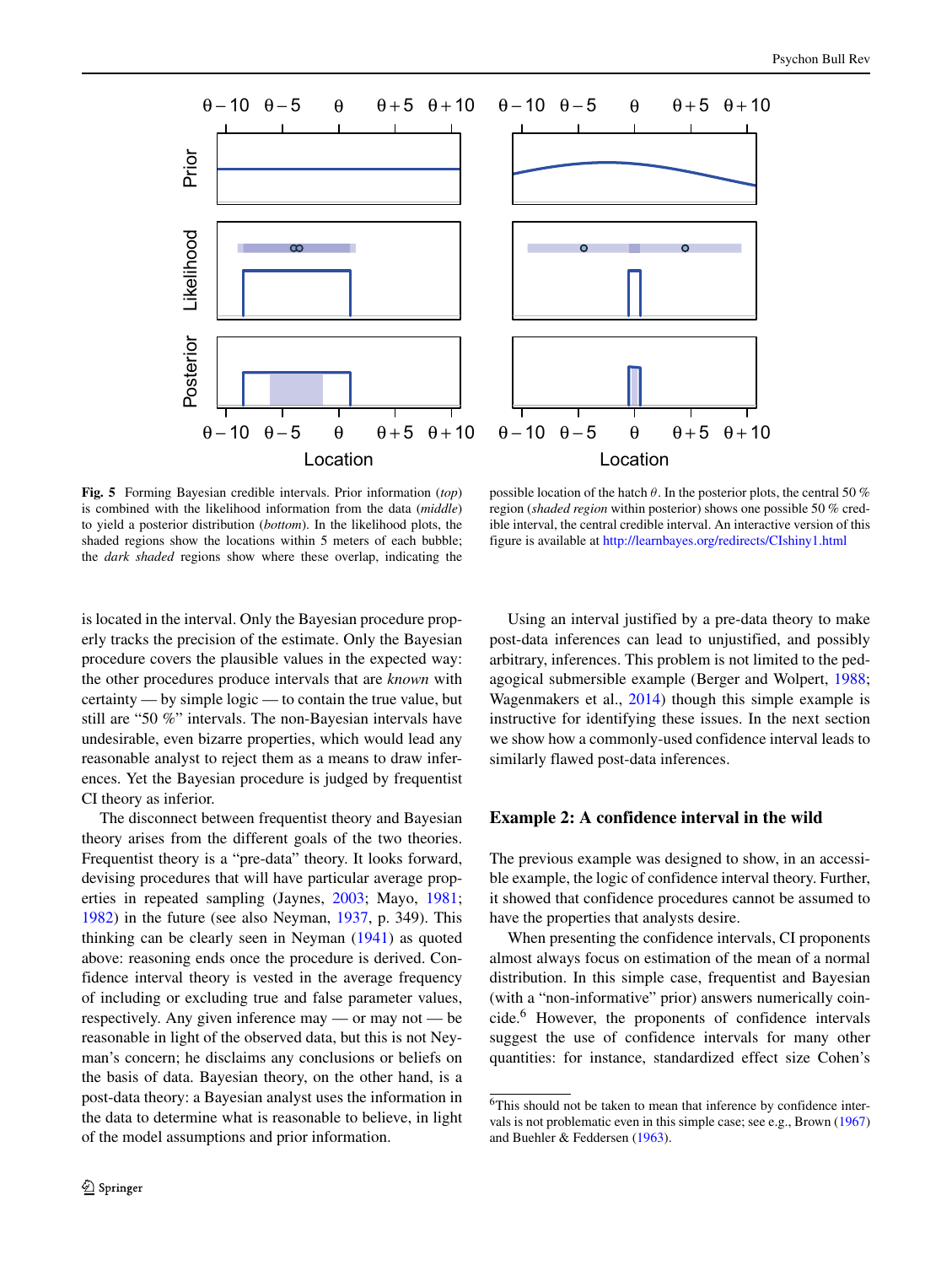*d* (Cumming and Finch, [2001\)](#page-18-17), medians (Bonett & Price, [2002;](#page-18-18) Olive, [2008\)](#page-19-17), correlations (Zou, [2007\)](#page-20-3), ordinal association (Woods, [2007\)](#page-20-4), and many others. Quite often authors of such articles provide no analysis of the properties of the proposed confidence procedures beyond showing that they contain the true value in the correct proportion of samples: that is, that they are confidence procedures. Sometimes the authors provide an analysis of the frequentist properties of the procedures, such as average width. The developers of new confidence procedures do not, as a rule, examine whether their procedures allow for valid post-data reasoning.

As the first example showed, a sole focus on frequentist properties of procedures is potentially disastrous for users of these confidence procedures because a confidence procedure has no guarantee of supporting reasonable inferences about the parameter of interest. Casella [\(1992\)](#page-18-13) underscores this point with confidence intervals, saying that "we must remember that practitioners are going to make conditional (post-data) inferences. Thus, we must be able to assure the user that any inference made, either pre-data or post-data, possesses some definite measure of validity" (p. 10). Any development of an interval procedure that does not, at least in part, focus on its post-data properties is incomplete at best and extremely misleading at worst: *caveat emptor*.

Can such misleading inferences occur using procedures suggested by proponents of confidence intervals, and in use by researchers? The answer is yes, which we will show by examining a confidence interval for  $\omega^2$ , the proportion of variance accounted for in ANOVA designs. The parameter  $\omega^2$  serves as a measure of effect size when there are more than two levels in a one-way design. This interval was suggested by Steiger [\(2004,](#page-19-7) see also Steiger & Fouladi, [1997\)](#page-19-8), cited approvingly by Cumming [\(2014\)](#page-18-0), implemented in software for social scientists (e.g., Kelley, [2007a,](#page-19-27) b), and evaluated, solely for its frequentist properties, by Finch and French [\(2012\)](#page-18-19). The problems we discuss here are shared by other related confidence intervals, such as confidence intervals for  $\eta^2$ , partial  $\eta^2$ , the noncentrality parameter of the *F* distribution, the signal-to-noise ratio  $f$ , RMSSE  $\Psi$ , and others discussed by Steiger [\(2004\)](#page-19-7).

Steiger [\(2004\)](#page-19-7) introduces confidence intervals by emphasizing a desire to avoid significance tests, and to focus more on the precision of estimates. Steiger says that "the scientist is more interested in knowing how large the difference between the two groups is (and how precisely it has been determined) than whether the difference between the groups is 0" (pp. 164-165). Steiger and Fouladi [\(1997\)](#page-19-8) say that "[t]he advantage of a confidence interval is that the width of the interval provides a ready indication of the precision of measurement..." (p. 231). Given our knowledge of the precision fallacy these statements should raise a red flag.

Steiger then offers a confidence procedure for  $\omega^2$  by inverting a significance test. Given the strange behavior of the UMP procedure in the submersible example, this too should raise a red flag. A confidence procedure based on a test — even a good, high-powered test — will not in general yield a procedure that provides for reasonable inferences. We will outline the logic of building a confidence interval by inverting a significance test before showing how Steiger's confidence interval behaves with data.

To understand how a confidence interval can be built by inverting a significance test, consider that a two-sided significance test of size  $\alpha$  can be thought of as a combination of two one-sided tests at size *α/*2: one for each tail. The twosided test rejects when one of the one-tailed tests rejects. To build a 68 % confidence interval (i.e., an interval that covers the true value as often as the commonly-used standard error for the normal mean), we can use two one-sided tests of size *(*1 − *.*68*)/*2 = *.*16. Suppose we have a one-way design with three groups and  $N = 10$  participants in each group. The effect size  $\omega^2$  in such a design indexes how large *F* will be: larger  $\omega^2$  values tend to yield larger *F* values. The distribution of *F* given the effect size  $\omega^2$  is called the noncentral *F* distribution. When  $\omega^2 = 0$  — that is, there is no effect the familiar central *F* distribution is obtained.

Consider first a one-sided test that rejects when *F* is large. Figure [6a](#page-13-0) shows that a test of the null hypothesis that  $\omega^2 = 0.1$  would yield  $p = 0.16$  when  $F(2, 27) = 5$ . If we tested larger values of  $\omega^2$ , the *F* value would not lead to a rejection; if we tested smaller values of  $\omega^2$ , they would be rejected because their *p* values would be below .16. The gray dashed line in Fig. [6a](#page-13-0) shows the noncentral  $F(2, 27)$  distribution for  $\omega^2 = 0.2$ ; it is apparent that the *p* value for this test would be greater than .16, and hence  $\omega^2 = 0.2$  would not be rejected by the upper-tailed test of size .16. Now consider the one-sided test that rejects when  $F$  is small. Figure [6b](#page-13-0) shows that a test of the null hypothesis that  $\omega^2$  = .36 would yield *p* = .16 when  $F(2, 27) = 5$ ; any  $\omega^2$  value greater than .36 would be rejected with  $p \sim .16$ , and any  $\omega^2$  value less than .36 would not.

Considering the two one-tailed tests together, for any *ω*<sup>2</sup> value in [*.*1*, .*36], the *p* value for both one-sided tests will be greater than  $p > 0.16$  and hence will not lead to a rejection. A 68 % confidence interval for when  $F(2, 27) = 5$  can be defined as all  $\omega^2$  values that are not rejected by either of the two-tailed tests, and so [*.*1*, .*36] is taken as a 68 % confidence interval. A complication arises, however, when the *p* value from the ANOVA *F* test is greater than  $\alpha/2$ ; by definition, the *p* value is computed under the hypothesis that there is no effect, that is  $\omega^2 = 0$ . Values of  $\omega^2$  cannot be any lower than 0, and hence there are no  $\omega^2$  values that would be rejected by the upper tailed test. In this case the lower bound on the CI does not exist. A second complication arises when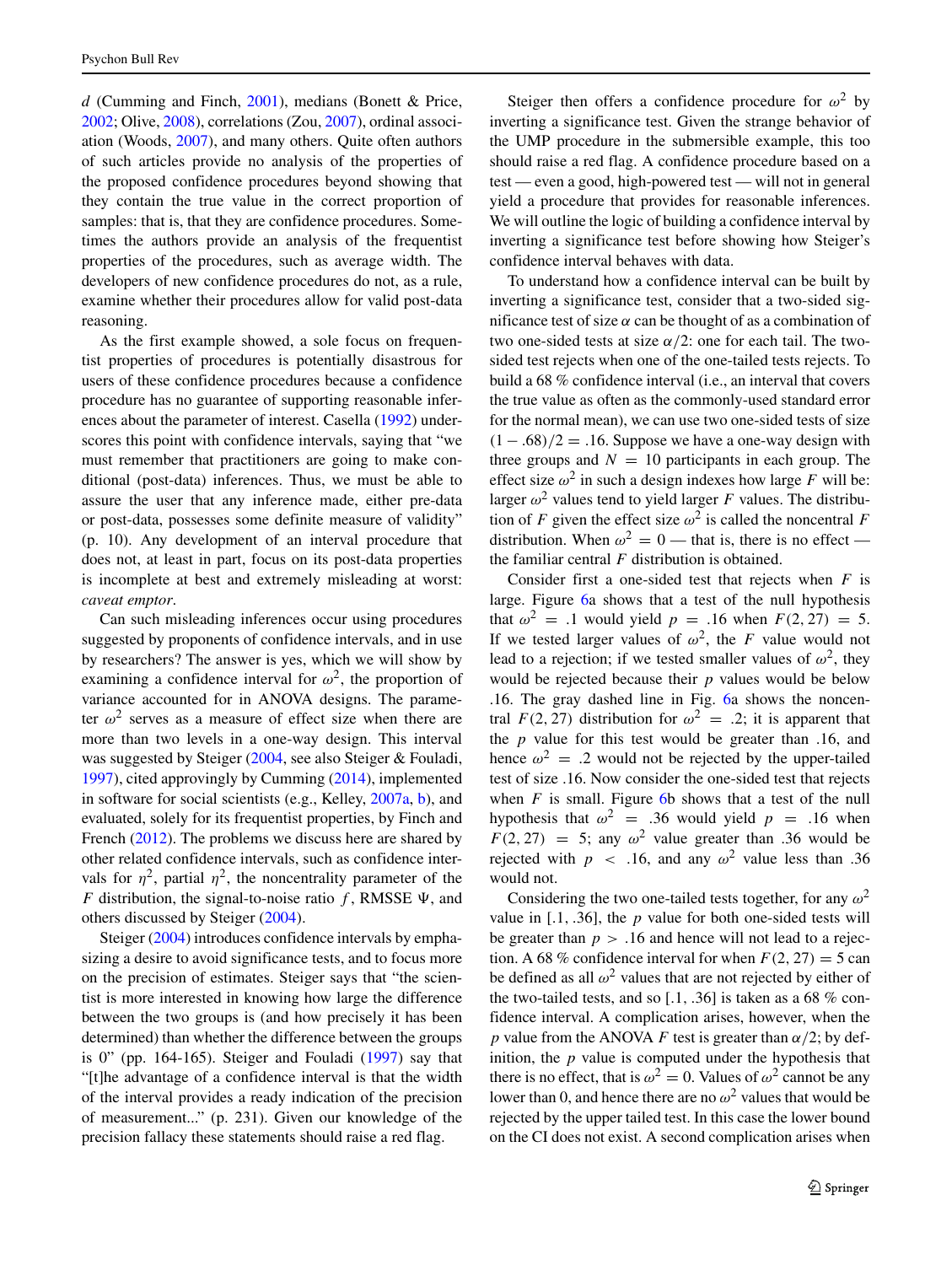<span id="page-13-0"></span>

Fig. 6 Building a confidence interval by inverting a significance test. A: Two noncentral *F* distributions, with true  $\omega^2 = 0.1$  (*blue solid line*) and true  $\omega^2 = .2$  (*dashed gray line*). When  $F(2, 27) = 5$ , the uppertailed *p* value for these tests are .16 and .42, respectively. B: Two noncentral *F* distributions, with true  $\omega^2 = .36$  (*red solid line*) and true  $\omega^2$  = *.2 (dashed gray line)*. When  $F(2, 27) = 5$ , the lower-tailed *p* value for these tests are .16 and .58, respectively

the *p* value is greater than  $1 - \alpha/2$ : all lower-tailed tests will reject, and hence the upper bound of the CI does not exist. If a bound does not exist, Steiger (2004) arbitrarily sets it at 0.

To see how this CI works in practice, suppose we design a three-group, between-subjects experiment with  $N = 10$  participants in each group and obtain an  $F(2, 27) = 0.18$ ,  $p =$ 0*.*84. Following recommendations for good analysis practices (e.g., Psychonomics society [2012;](#page-19-0) Wilkinson & the Task Force on Statistical Inference, [1999,](#page-20-0) we would like to compute a confidence interval on the standardized effects size  $\omega^2$ . Using software to compute Steiger's CI, we obtain the 68 % confidence interval [0*,* 0*.*01].

Figure [7a](#page-14-0) (top interval) shows the resulting 68 % interval. If we were not aware of the fallacies of confidence intervals, we might publish this confidence interval thinking it provides a good measure of the precision of the estimate of  $\omega^2$ . Note that the lower limit of the confidence interval is exactly 0, because the lower bound did not exist. In discussing this situation Steiger and Fouladi [\(1997\)](#page-19-8) say

may be suspect as an index of the precision of measurement when either or both ends of the confidence interval are at 0. In such cases, one might consider obtaining alternative indications of precision of measurement, such as an estimate of the standard error of the statistic." (Steiger and Fouladi, [1997,](#page-19-8) p. 255)

Steiger [\(2004\)](#page-19-7) further notes that "relationship [between CI width and precision] is less than perfect and is seriously compromised in some situations for several reasons" (p. 177). This is a rather startling admission: a major part of the justification for confidence intervals, including the one computed here, is that confidence intervals supposedly allow an assessment of the precision with which the parameter is estimated. The confidence interval fails to meet the purpose for which it was advocated in the first place, but Steiger does not indicate why, nor under what conditions the CI will successfully track precision.

We can confirm the need for Steiger's caution — essentially, a warning about the precision fallacy — by looking at the likelihood, which is the probability density of the observed *F* statistic computed for all possible true values of  $\omega^2$ . Notice how narrow the confidence interval is compared to the likelihood of  $\omega^2$ . The likelihood falls much more slowly as  $\omega^2$  gets larger than the confidence interval would appear to imply, if we believed the precision fallacy. We can also compare the confidence interval to a 68 % Bayesian credible interval, computed assuming standard "noninfor-mative" priors on the means and the error variance.<sup>[7](#page-13-1)</sup> The Bayesian credible interval is substantially wider, revealing the imprecision with which  $\omega^2$  is estimated.

Figure [7b](#page-14-0) shows the same case, but for a slightly smaller *F* value. The precision with which  $\omega^2$  is estimated has not changed to any substantial degree; yet now the confidence interval contains only the value  $\omega^2 = 0$ : or, more accurately, the confidence interval is empty because this *F* value would always be rejected by one of the pairs of one-sided tests that led to the construction of the confidence interval. As Steiger points out, a "zero-width confidence interval obviously does not imply that effect size was determined with perfect precision," (p. 177), nor can it imply that there is a 68 % probability that  $\omega^2$  is exactly 0. This can be clearly seen by examining the likelihood and Bayesian credible interval.

Some authors (e.g., Dufour, [1997\)](#page-18-5) interpret empty confidence intervals as indicative of model misfit. In the case of this one sample design, if the confidence interval is empty then the means are more similar than would be expected

<sup>&</sup>quot;[Arbitrarily setting the confidence limit at 0] maintains the correct coverage probability for the confidence interval, but the width of the confidence interval

<span id="page-13-1"></span><sup>&</sup>lt;sup>7</sup>See the supplement for details. We do not generally advocate noninformative priors on parameters of interest (Rouder et al., [2012;](#page-19-28) Wetzels et al., [2012\)](#page-20-5); in this instance we use them as a comparison because many people believe, incorrectly, that confidence intervals numerically correspond to Bayesian credible intervals with noninformative priors.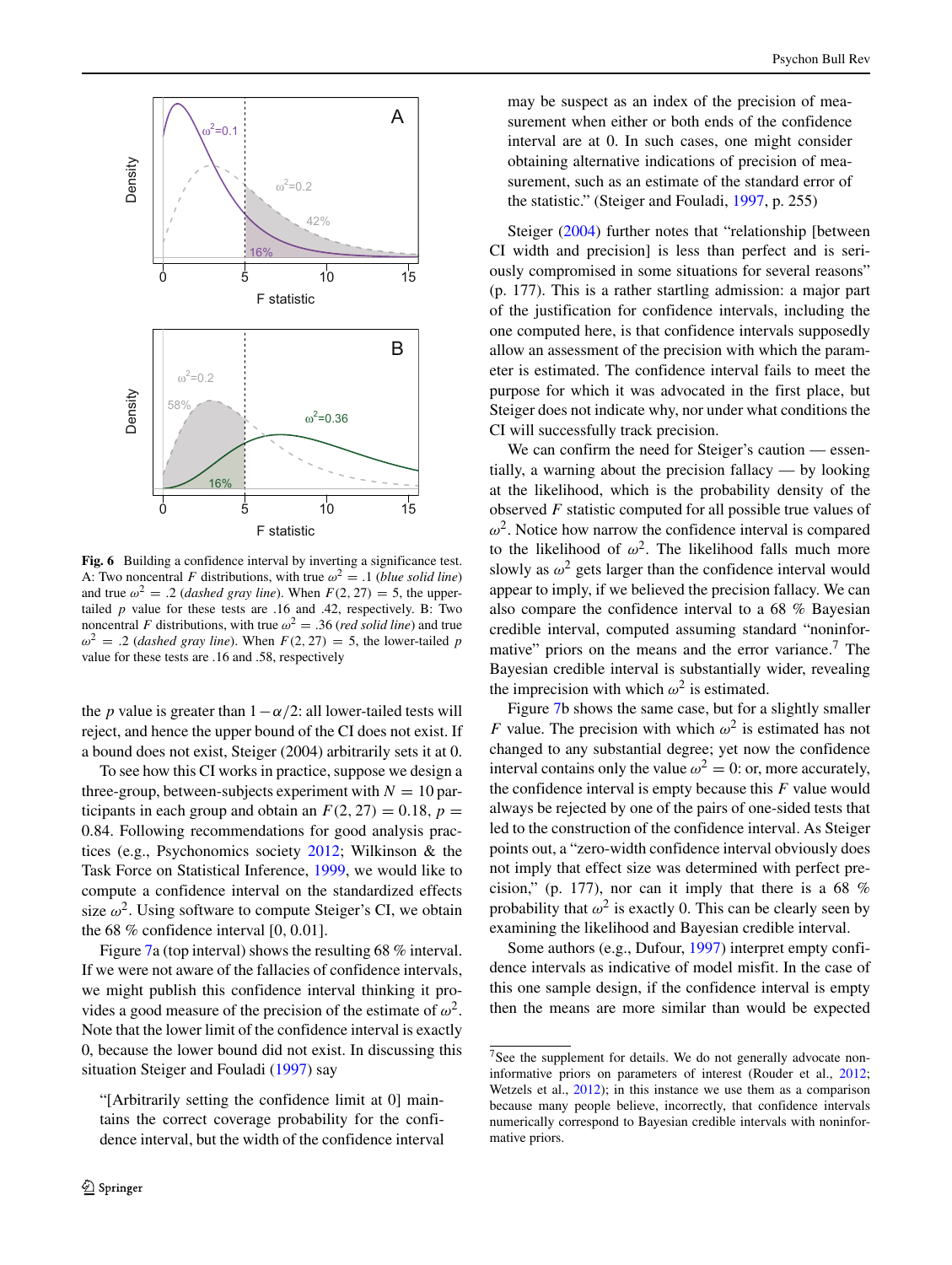<span id="page-14-0"></span>

**Fig. 7** Likelihoods, confidence intervals, and Bayesian credible intervals (highest posterior density, or HPD, intervals) for four hypothetical experimental results. In each figure, the top interval is Steiger's [\(2004\)](#page-19-7) confidence interval for  $\omega^2$ ; the bottom interval is the Bayesian HPD. See text for details

even under the null hypothesis  $\alpha/2$  of the time; that is,  $p > 1 - \alpha/2$ , and hence *F* is small. If this model rejection significance test logic is used, the confidence interval itself becomes uninterpretable as the model gets close to rejection, because it appears to indicate false precision (Gelman, [2011\)](#page-18-20). Moreover, in this case the *p* value is certainly more informative than the CI; the *p* value provides graded information that does not depend on the arbitrary choice of *α*, while the CI is simply empty for all values of  $p > 1 - \alpha/2$ .

Panel C shows what happens when we increase the confidence coefficient slightly to 70 %. Again, the precision with which the parameter is estimated has not changed, yet the confidence interval now again has nonzero width.

Figure [7d](#page-14-0) shows the results of an analysis with  $F(2, 27) = 4.24$ ,  $p = 0.03$ , and using a 95 % confidence interval. Steiger's interval has now encompassed most of the likelihood, but the lower bound is still "stuck" at 0. In this situation, Steiger and Fouladi advise us that the width of the CI is "suspect" as an indication of precision, and that we should "obtain[] [an] alternative indication[] of precision of measurement." As it turns out, here the confidence interval is not too different from the credible interval, though the confidence interval is longer and is unbalanced. However, we would not know this if we did not examine the likelihood and the Bayesian credible interval; the only reason we know the confidence interval has a reasonable width in this

particular case is its agreement with the actual measures of precision offered by the likelihood and the credible interval.

How often will Steiger's confidence procedure yield a "suspect" confidence interval? This will occur whenever the *p* value for the corresponding *F* test is  $p > \alpha/2$ ; for a 95 % confidence interval, this means that whenever *p >* 0*.*025, Steiger and Fouladi recommend against using the confidence interval for precisely the purpose that they and other proponents of confidence intervals — recommend it for. This is not a mere theoretical issue; moderatelysized *p* values often occur. In a cursory review of papers citing Steiger [\(2004\)](#page-19-7), we found many that obtained and reported, without note, suspect confidence intervals bounded at 0 (e.g., Cumming, Sherar, Gammon, Standage, & Malina, [2012;](#page-18-21) Gilroy & Pearce [2014;](#page-18-22) Hamerman & Morewedge[,2015;](#page-18-23) Lahiri, Maloney, Rogers, & Ge, [2013;](#page-19-29) Hamerman & Morewedge, [2015;](#page-18-23) Todd, Vurbic, & Bouton, [2014;](#page-19-30) Winter et al., [2014\)](#page-20-6). The others did not use confidence intervals, instead relying on point estimates of effect size and *p* values (e.g., Hollingdale & Greitemeyer, [2014\)](#page-18-24); but from the *p* values it could be inferred that if they had followed "good practice" and computed such confidence intervals, they would have obtained intervals that according to Steiger could not be interpreted as anything but an inverted *F* test.

It makes sense, however, that authors using confidence intervals would not note that the interpretation of their confidence intervals is problematic. If confidence intervals truly contained the most likely values, or if they were indices of the precision, or if the confidence coefficient indexed the uncertainty we should have that the parameter is in an interval, then it would seem that a CI is a CI: what you learn from one is the same as what you learn from another. The idea that the *p* value can determine whether the interpretation of a confidence interval is possible is not intuitive in light of the way CIs are typically presented.

We see no reason why our ability to interpret an interval *should* be compromised simply because we obtained a *p* value that was not low enough. Certainly, the confidence coefficient is arbitrary; if the width is suspect for one confidence coefficient, it makes little sense that the CI width would become acceptable just because we changed the confidence coefficient so the interval bounds did not include 0. Also, if the width is too narrow with moderate *p* values, such that it is not an index of precision, it seems that the interval will be too wide in other circumstances, possibly threatening the interpretation as well. This was evident with the UMP procedure in the submersible example: the UMP interval was too narrow when the data provided little information, and was too wide when the data provided substantial information.

Steiger and Fouladi [\(1997\)](#page-19-8) summarize the central problem with confidence intervals when they say that in order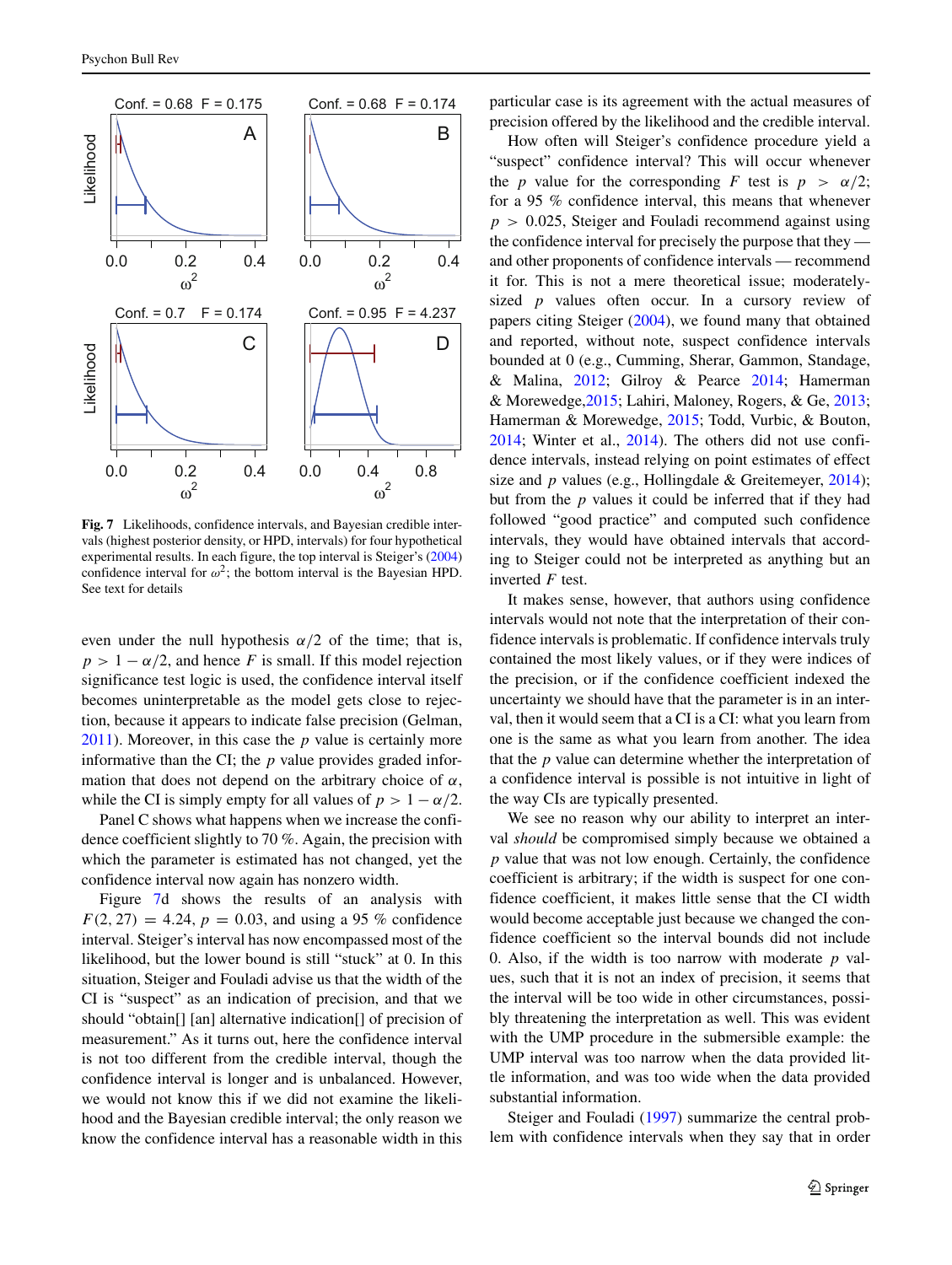to maintain the correct coverage probability — a frequentist pre-data concern — they sacrifice the very thing researchers want confidence intervals to be: a post-data index of the precision of measurement. If our goal is to move away from significance testing, we should not use methods which cannot be interpreted except as inversions of significance tests. We agree with Steiger and Fouladi that researchers should consider obtaining alternative indications of precision of measurement; luckily, Bayesian credible intervals fit the bill rather nicely, rendering confidence intervals unnecessary.

# **Discussion**

Using the theory of confidence intervals and the support of two examples, we have shown that CIs do not have the properties that are often claimed on their behalf. Confidence interval theory was developed to solve a very constrained problem: how can one construct a procedure that produces intervals containing the true parameter a fixed proportion of the time? Claims that confidence intervals yield an index of precision, that the values within them are plausible, and that the confidence coefficient can be read as a measure of certainty that the interval contains the true value, are all fallacies and unjustified by confidence interval theory.

Good intentions underlie the advocacy of confidence intervals: it would be desirable to have procedures with the properties claimed. The FCF is driven by a desire to assess the plausibility that an interval contains the true value; the likelihood fallacy is driven by a desire to determine which values of the parameter should be taken seriously; and the precision fallacy is driven by a desire to quantify the precision of the estimates. We support these goals (Morey et al., [2014\)](#page-19-31), but confidence interval theory is not the way to achieve them.

#### **Guidelines for interpreting and reporting intervals**

Frequentist theory can be counter-intuitive at times; as Fisher was fond of pointing out, frequentist theorists often seemed disconnected with the concerns of scientists, developing methods that did not suit their needs (e.g., Fisher, [1955,](#page-18-25) p. 70). This has lead to confusion where practitioners assume that methods designed for one purpose were really meant for another. In order to help mitigate such confusion, here we would like to offer readers a clear guide to interpreting and reporting confidence intervals.

Once one has collected data and computed a confidence interval, how does one then interpret the interval? The answer is quite straightforward: one does not – at least not

within confidence interval theory.<sup>[8](#page-15-0)</sup> As Neyman and others pointed out repeatedly, and as we have shown, confidence limits cannot be interpreted as anything besides the result of a procedure that will contain the true value in a fixed proportion of samples. Unless an interpretation of the interval can be specifically justified by some *other* theory of inference, confidence intervals must remain uninterpreted, lest one make arbitrary inferences or inferences that are contradicted by the data. This applies even to "good" confidence intervals, as these are often built by inverting significance tests and may have strange properties (e.g., Steiger, [2004\)](#page-19-7).

In order to help mitigate confusion in the scientific literature, we suggest the following guidelines for reporting of intervals informed by our discussion in this manuscript.

**Report credible intervals instead of confidence intervals** We believe any author who chooses to use confidence intervals should ensure that the intervals correspond numerically with credible intervals under some reasonable prior. Many confidence intervals cannot be so interpreted, but if the authors know they can be, they should be called "credible intervals". This signals to readers that they can interpret the interval as they have been (incorrectly) told they can interpret confidence intervals. Of course, the corresponding prior must also be reported. This is not to say that one cannot also refer to credible intervals as confidence intervals, if indeed they are; however, readers are likely more interested in knowing that the procedure allows valid post-data inference — not pre-data inference — if they are interested arriving at substantive conclusions from the computed interval.

**Do not use confidence procedures whose Bayesian properties are not known** As Casella [\(1992\)](#page-18-13) pointed out, the post-data properties of a procedure are necessary for understanding what can be inferred from an interval. Any procedure whose Bayesian properties have not been explored may have properties that make it unsuitable for post-data inference. Procedures whose properties have not been adequately studied are inappropriate for general use.

**Warn readers if the confidence procedure does not correspond to a Bayesian procedure** If it is known that a confidence interval does not correspond to a Bayesian procedure, warn readers that the confidence interval cannot be

<span id="page-15-0"></span><sup>8</sup>Some recent writers have suggested the replacement of Neyman's behavioral view on confidence intervals with a frequentist view focused on tests at various levels of "stringency" (see, e.g., Mayo & Cox, [2006;](#page-19-32) Mayo & Spanos, [2006\)](#page-19-11). Readers who prefer a frequentist paradigm may wish to explore this approach; however, we are unaware of any comprehensive account of CIs within this paradigm, and regardless, it does not offer the properties desired by CI proponents. This is not to be read as an argument against it, but rather a warning that one must make a choice.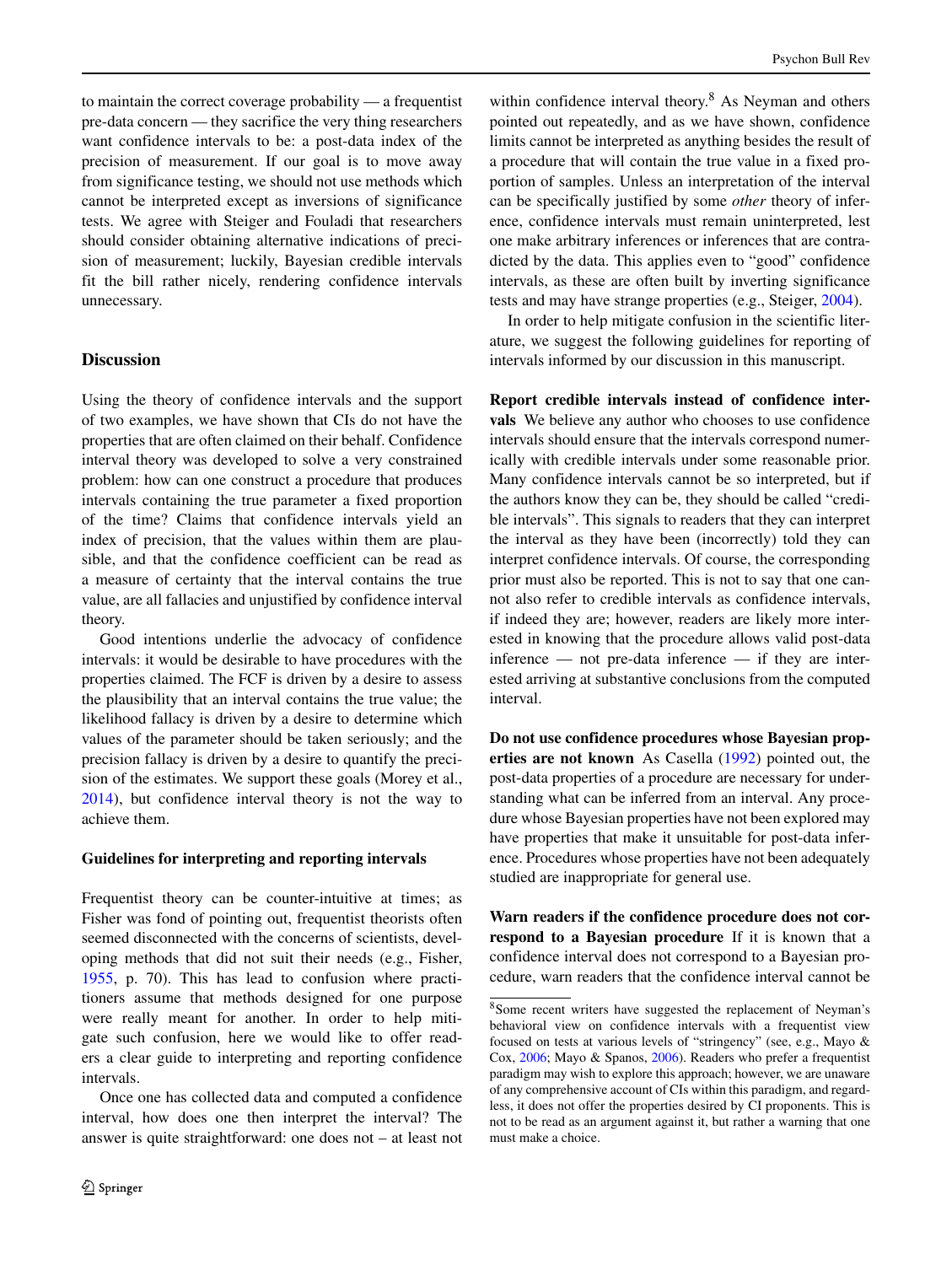interpreted as having an *X*% probability of containing the parameter, that cannot be interpreted in terms of the precision of measurement, and that cannot be said to contain the values that should be taken seriously: the interval is merely an interval that, prior to sampling, had an *X*% probability of containing the true value. Authors choosing to report CIs have a responsibility to keep their readers from invalid inferences, because it is almost certain that without a warning readers will misinterpret them (Hoekstra et al., [2014\)](#page-18-1).

*Never* **report a confidence interval without noting the procedure and the corresponding statistics** As we have described, there are many different ways to construct confidence intervals, and they will have different properties. Some will have better frequentist properties than others; some will correspond to credible intervals, and others will not. It is unfortunately common for authors to report confidence intervals without noting how they were constructed or even citing a source. As can be seen from the examples we have presented, this is a terrible practice: without knowing which confidence procedure was used, it is unclear what can be inferred. In the submersible example, consider a 50 % confidence interval .5 meters wide. This could correspond to very precise information (Bayesian interval) or very imprecise information (UMP and nonparametric interval). Not knowing which procedure was used could lead to absurd inferences. In addition, enough information should be presented so that any reader can compute a different confidence interval or credible interval. In many cases, this is covered by standard reporting practices, but in other cases more information may need to be given.

**Consider reporting likelihoods or posteriors instead** An interval provides fairly impoverished information. Just as proponents of confidence intervals argue that CIs provide more information than a significance test (although this is debatable for many CIs), a likelihood or a posterior provides much more information than an interval. Recently, Cumming [\(2014\)](#page-18-0) has proposed so-called "cat's eye" intervals which correspond to Bayesian posteriors under a "non-informative" prior for normally distributed data. With modern scientific graphics so easy to create, we see no reason why likelihoods and posteriors cannot augment or even replace intervals in most circumstances (e.g., Kruschke, [2010\)](#page-19-33). With a likelihood or a posterior, the arbitrariness of the confidence or credibility coefficient is avoided altogether.

A complete account of Bayesian statistics is beyond the scope of this paper (and indeed, can fill entire courses). In recent years, a number of good resources have been developed for readers wishing to learn more about applied Bayesian statistics, including estimation of posterior distributions and credible intervals: on the less technical side, there are texts by Bolstad [\(2007\)](#page-18-26), Lee and Wagenmakers [\(2013\)](#page-19-34), and Lynch [\(2007\)](#page-19-35); on the more technical side are texts by Jackman [\(2009\)](#page-18-27), Ntzoufras [\(2009\)](#page-19-36), and Gelman et al. [\(2004\)](#page-18-28). There are also numerous resources on the world wide web to help beginners. For readers wishing to try some simple examples, the supplement to this article contains R code to estimate posterior distributions and credible intervals for the examples in this paper.

### **Confidence intervals versus credible intervals**

One of the misconceptions regarding the relationship between Bayesian inference and frequentist inference is that they will lead to the same inferences, and hence all confidence intervals can simply be interpreted in a Bayesian way. In the case where data are normally distributed, for instance, there is a particular prior that will lead to a confidence interval that is numerically identical to Bayesian credible intervals computed using the Bayesian posterior (Jeffreys, [1961;](#page-19-37) Lindley, [1965\)](#page-19-38). This might lead one to suspect that it does not matter whether one uses confidence procedures or Bayesian procedures. We showed, however, that confidence intervals and credible intervals can disagree markedly. The only way to know that a confidence interval is numerically identical to some credible interval is to *prove* it. The correspondence cannot — and should not be assumed.

More broadly, the defense of confidence procedures by noting that, in some restricted cases, they numerically correspond to Bayesian procedures is actually no defense at all. One must first choose which confidence procedure, of many, to use; if one is committed to the procedure that allows a Bayesian interpretation, then one's time is much better spent simply applying Bayesian theory. If the benefits of Bayesian theory are desired — and they clearly are, by proponents of confidence intervals — then there is no reason why Bayesian inference should not be applied in its full generality, rather than using the occasional correspondence with credible intervals as a hand-waving defense of confidence intervals.

It is important to emphasize, however, that for many of the confidence procedures presented in the applied statistical literature, no effort has been made to show that the intervals have the properties that proponents of confidence intervals desire. We should expect, as a matter of course, that developers of new confidence intervals show that their intervals have the desired inferential properties, instead of just nominal coverage of the true value and "short" width. Because developers of confidence intervals have not done this, the push for confidence intervals rests on uncertain ground. Adopting Bayesian inference, where all inferences arise within a logical, unified framework, would render the problems of assessing the properties of these confidence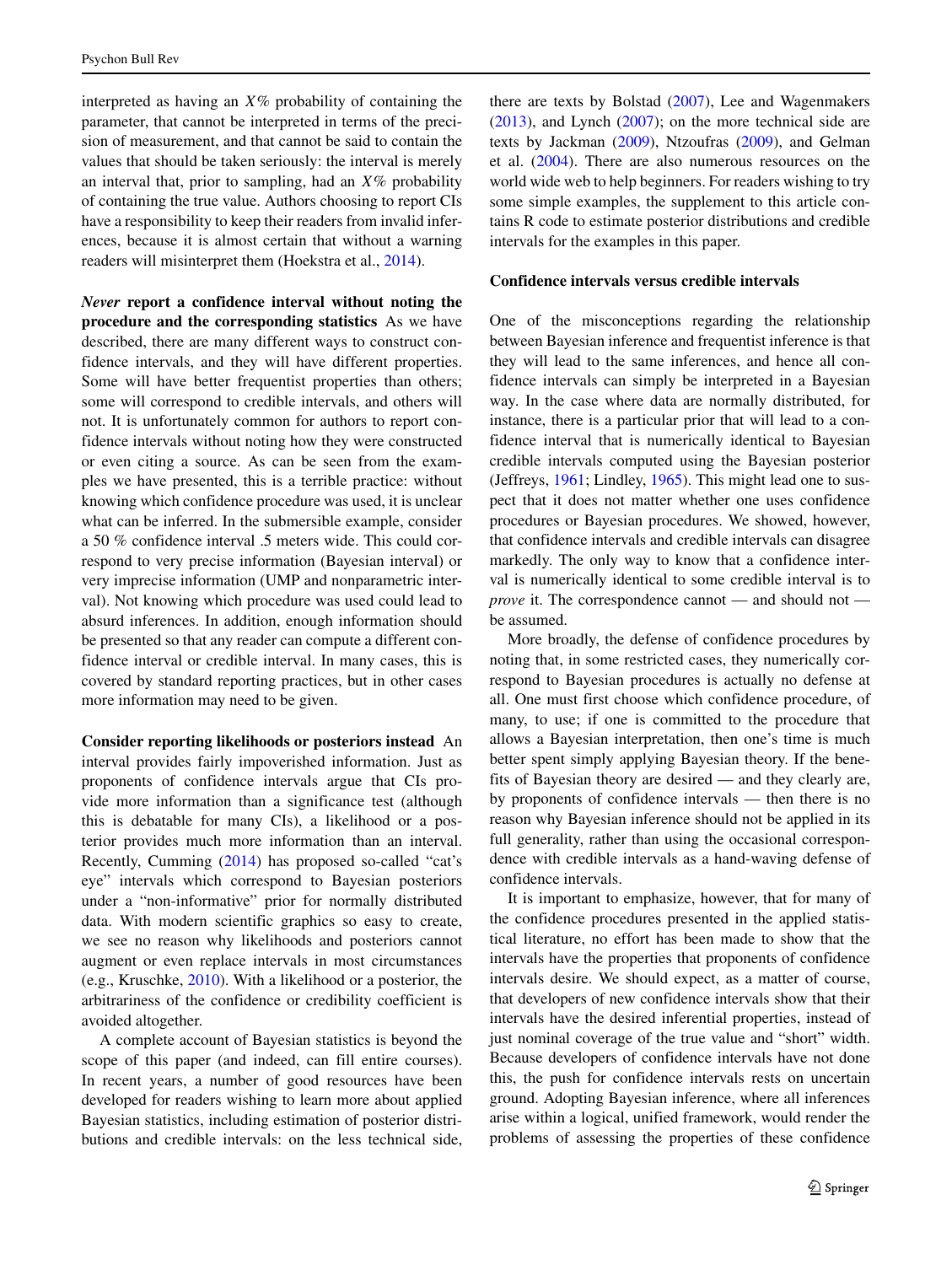procedures moot. If desired, coverage of a Bayesian procedure can also be assessed; but if one is interested primarily in reasonable post-data inference, then Bayesian properties should be the priority, not frequentist coverage (cf. Gelman, [2008;](#page-18-29) Wasserman, [2008\)](#page-19-39).

For advocates of reasoning by intervals, adopting Bayesian inference would have other benefits. The endpoints of a confidence interval are always set by the data. Suppose, however, we are interested in determining the plausibility that a parameter is in a particular range; for instance, in the United States, it is against the law to execute criminals who are intellectually disabled. The criterion used for intellectual disability in the US state of Florida is having a true IQ less than 70. Since IQ is measured with error, one might ask what confidence we have that a particular criminal's true IQ is less than 70 (see Anastasi and Urbina [\(1997\)](#page-18-30), or Cronbach [\(1990\)](#page-18-31), for an overview of confidence intervals for IQ). In this case, the interval we would like to assess for plausibility is no longer a function of the sample. The longrun probability that the true value is inside a fixed interval is unknown and is either 0 or 1, and hence no confidence procedure can be constructed, even though such information may be critically important to a researcher, policy maker, or criminal defendant (Pratt et al., [1995\)](#page-19-40).

Even in seemingly simple cases where a fixed interval is nested inside a CI, or *vice versa*, one cannot draw conclusions about the plausibility of a fixed interval. One might assume that an interval nested within a CI must have lower confidence than the CI, given that it is shorter; however, as shown in Fig. [1b](#page-5-0), a 100 % confidence interval (the likelihood) is nested within some of the 50 % confidence intervals. Likewise, one might believe that if a CI is nested within a fixed interval, then the fixed interval must have greater probability than the interval. But in Fig. [1a](#page-5-0), one can imagine a fixed interval just larger than the 50 % UMP interval; this will have much lower than 50 % probability of containing the true value, due to the fact that it occupies a small proportion of the likelihood. Knowledge that the FCF is a fallacy prohibits one from using confidence intervals to assess the probability of fixed intervals. Bayesian procedures, on the other hand, offer the ability to compute the plausibility of any given range of values. Because all such inferences must be made from the posterior distribution, inferences must remain mutually consistent (Lindley, [1985;](#page-19-41) see also Fisher, [1935,](#page-18-6) for a similar argument).

Moving to credible intervals from confidence intervals would necessitate a shift in thinking, however, away from a test-centric view with respect to intervals (e.g., "is 0 in the interval?"). Although every confidence interval can be interpreted as a test, credible intervals cannot be so interpreted. Assessing the Bayesian credibility of a specific parameter value by checking whether it is included in a credible interval is, as Berger [\(2006\)](#page-18-32) puts it, "simply wrong." When testing a specific value is of interest (such as a null hypothesis), that specific value must be assigned nonzero probability *a priori*. While not conceptually difficult, it is beyond the scope of this paper; see Rouder et al. [\(2009\)](#page-19-42), Wagenmakers et al. [\(2008\)](#page-19-43), or Dienes [\(2011\)](#page-18-33) for accessible accounts.

Finally, we believe that in science, the meaning of our inferences are important. Bayesian credible intervals support an interpretation of probability in terms of plausibility, thanks to the explicit use of a prior. Confidence intervals, on the other hand, are based on a philosophy that does not allow inferences about plausibility, and does not utilize prior information. Using confidence intervals as if they were credible intervals is an attempt to smuggle Bayesian meaning into frequentist statistics, without proper consideration of a prior. As they say, there is no such thing as a free lunch; one must choose. We suspect that researchers, given the choice, would rather specify priors and get the benefits that come from Bayesian theory. We should not pretend, however, that the choice need not be made. Confidence interval theory and Bayesian theory are not interchangeable, and should not be treated as so.

# **Conclusion**

We have suggested that confidence intervals do not support the inferences that their advocates believe they do. It is an interesting question how the theory of confidence intervals began with Neyman as a method of avoiding the problem of reasoning from data by making dichotomous statements (Neyman [1937,](#page-19-2) [1941\)](#page-19-10), eventually becoming a method that many believe is the best way to reason from data (e.g. Cumming & Finch, [2005;](#page-18-2) Cumming & Fidler, [2009\)](#page-18-34) and a way to avoid dichotomous statements (e.g. Cumming, [2014;](#page-18-0) Hoekstra, Finch, Kiers, & Johnson, [2006;](#page-18-35) Wilkinson & the Task Force on Statistical Inference, [1999\)](#page-20-0). Regardless of how this confusion started, we believe it should be recognized that confidence interval theory offers only the shallowest of interpretations, and is not well-suited to the needs of scientists.

We do not believe that the theory of confidence intervals provides a viable foundation for the future of psychological methods. Confidence procedures that do not have Bayesian properties have other undesirable properties; confidence procedures that *do* have Bayesian properties can be justified using Bayesian theory. If we were to give up the use of confidence procedures, what would we lose? Abandoning the use of confidence procedures means abandoning a method that merely allows us to create intervals that include the true value with a fixed long-run probability. We suspect that if researchers understand that this is the only thing they will be losing, they will not consider it a great loss. By adopting Bayesian inference, they will gain a way of making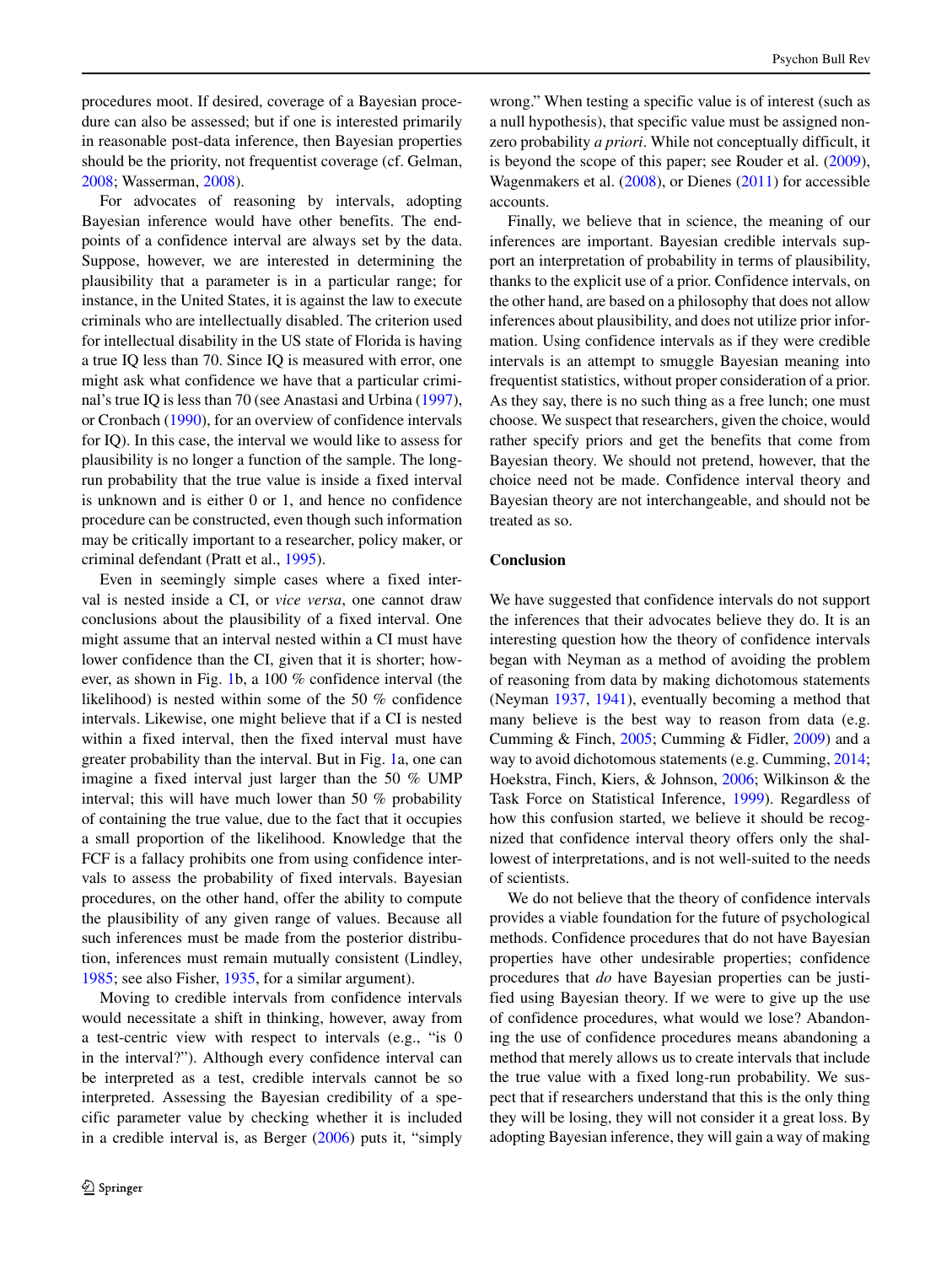principled statements about precision and plausibility. Ultimately, this is exactly what the advocates of CIs have wanted all along.

**Open Access** This article is distributed under the terms of the Creative Commons Attribution 4.0 International License [\(http://creativecommons.org/licenses/by/4.0/\)](http://creativecommons.org/licenses/by/4.0/), which permits unrestricted use, distribution, and reproduction in any medium, provided you give appropriate credit to the original author(s) and the source, provide a link to the Creative Commons license, and indicate if changes were made.

**Author Note** We thank Mijke Rhemtulla for helpful discussion during the drafting of the manuscript, and many online commenters for their helpful comments, both positive and negative. Supplementary material, all code, and the source for this document are available at [https://github.com/richarddmorey/ConfidenceIntervalsFallacy.](https://github.com/richarddmorey/ConfidenceIntervalsFallacy) This work was partially funded by the European Research Council grant "Bayes or Bust" awarded to Eric-Jan Wagenmakers, and by National Science Foundation grants BCS-1240359 and SES-102408 awarded to Jeffrey N. Rouder.

# **References**

- <span id="page-18-30"></span>Anastasi, A., & Urbina, S. (1997). *Psychological testing*, 7th ed. London: Prentice-Hall International.
- <span id="page-18-8"></span>Basu, D. (1981). On ancillary statistics, pivotal quantities, and confidence statements. In Chaubey, Y.P., & Dwivedi, T.D. (Eds.), *Topics in applied statistics* (pp. 1–29). Montreal: Concordia University.
- <span id="page-18-32"></span>Berger, J. O. (2006). Bayes factors. In Kotz, S., Balakrishnan, N., Read, C., Vidakovic, B., & Johnson, N.L. (Eds.), *Encyclopedia of statistical sciences (Second edition)*, (Vol. 1 pp. 378–386). Hoboken, New Jersey: John Wiley & Sons.
- <span id="page-18-7"></span>Berger, J. O., & Wolpert, R. L. (1988). *The likelihood principle (2nd ed.) Hayward*. CA: Institute of Mathematical Statistics.
- <span id="page-18-4"></span>Blaker, H., & Spjøtvoll, E. (2000). Paradoxes and improvements in interval estimation. *The American Statistician*, *54*(4), 242–247.
- <span id="page-18-26"></span>Bolstad, W. (2007). *Introduction to Bayesian statistics*. Hoboken: Wiley.
- <span id="page-18-18"></span>Bonett, D. G., & Price, R. M. (2002). Statistical inference for a linear function of medians: Confidence intervals, hypothesis testing, and sample size requirements. *Psychological Methods*, *7*, 370–383.
- <span id="page-18-16"></span>Brown, L. (1967). The conditional level of Student's t test. *The Annals of Mathematical Statistics*, *38*(4), 1068–1071.
- <span id="page-18-11"></span>Buehler, R.J. (1959). Some validity criteria for statistical inferences. *The Annals of Mathematical Statistics*, *30* (4), 845–863.
- <span id="page-18-12"></span>Buehler, R. J., & Feddersen, A. P. (1963). Note on a conditional property of Student's t1. *The Annals of Mathematical Statistics*, *34*(3), 1098–1100.
- <span id="page-18-13"></span>Casella, G. (1992). Conditional inference from confidence sets. *Lecture Notes-Monograph Series*, *17*, 1–12.
- <span id="page-18-9"></span>Casella, G., & Berger, R. L. (2002). Statistical inference. Pacific Grove, CA, Duxbury.
- <span id="page-18-31"></span>Cronbach, L. J. (1990). *Essentials of psychological testing*, 5th ed. New York: Harper & Row.
- <span id="page-18-0"></span>Cumming, G. (2014). The new statistics: Why and how. *Psychological Science*, *25*, 7–29.
- <span id="page-18-34"></span>Cumming, G., & Fidler, F. (2009). Confidence intervals: Better answers to better questions. Zeitschrift für Psychologie, 217, 15–26.
- <span id="page-18-17"></span>Cumming, G., & Finch, S. (2001). A primer on the understanding, use, and calculation of confidence intervals that are based on central and noncentral distributions. *Educational and Psychological Measurement*, *61*, 532–574.
- <span id="page-18-2"></span>Cumming, G., & Finch, S. (2005). Inference by eye: Confidence intervals and how to read pictures of data. *American Psychologist*, *60*(2), 170–180.
- <span id="page-18-21"></span>Cumming, S. P., Sherar, L. B., Gammon, C., Standage, M., & Malina, R. M. (2012). Physical activity and physical self-concept in adolescence: A comparison of girls at the extremes of the biological maturation continuum. *Journal of Research on Adolescence*, *22*(4), 746–757.
- <span id="page-18-33"></span>Dienes, Z. (2011). Bayesian versus orthodox statistics: Which side are you on? *Perspectives on Psychological Science*, *6*, 274–290.
- <span id="page-18-5"></span>Dufour, J.-M. (1997). Some impossibility theorems in econometrics with applications to structural and dynamic models. *Econometrica*, *65*(6), 1365–1387.
- <span id="page-18-3"></span>Fidler, F., & Loftus, G.R. (2009). Why figures with error bars should replace p values: Some conceptual arguments and empirical demonstrations. Zeitschrift für Psychologie, 217 (1), 27–37.
- <span id="page-18-14"></span>Fidler, F., & Thompson, B. (2001). Computing correct confidence intervals for ANOVA fixed- and random-effects effect sizes. *Educational and Psychological Measurement*, *61*, 575–604.
- <span id="page-18-19"></span>Finch, W. H., & French, B. F. (2012). A comparison of methods for estimating confidence intervals for omega-squared effect size. *Educational and Psychological Measurement*, *72*(1), 68–77.
- <span id="page-18-6"></span>Fisher, R. A. (1935). The fiducial argument in statistical inference. *Annals of eugenics*, *6*, 391–398.
- <span id="page-18-25"></span>Fisher, R. A. (1955). Statistical methods and scientific induction. *Journal of the Royal Statistical Society. Series B (Methodological)*, *17*, 69–78.
- <span id="page-18-10"></span>Fisher, R. A. (1959). *Statistical methods and scientific inference (Second)*. Edinburgh: Oliver and Boyd.
- <span id="page-18-29"></span>Gelman, A. (2008). Rejoinder. *Bayesian analysis*, *3*, 467–478.
- <span id="page-18-20"></span>Gelman, A. (2011). Why it doesn't make sense in general to form confidence intervals by inverting hypothesis tests. [blog post]. Retrieved from [http://andrewgelman.com/2011/08/25/why](http://andrewgelman.com/2011/08/25/why_it_doesnt_m/) it\_[doesnt](http://andrewgelman.com/2011/08/25/why_it_doesnt_m/)\_m/
- <span id="page-18-28"></span>Gelman, A., Carlin, J. B., Stern, H. S., & Rubin, D. B. (2004). *Bayesian data analysis*, 2nd edition. London: Chapman and Hall.
- <span id="page-18-22"></span>Gilroy, K. E., & Pearce, J. M. (2014). The role of local, distal, and global information in latent spatial learning. *Journal of Experimental Psychology*, *40*(2), 212–224.
- <span id="page-18-23"></span>Hamerman, E.J., & Morewedge, C.K. (2015). Reliance on luck: Identifying which achievement goals elicit superstitious behavior. *Personality and Social Psychology Bulletin*, *41*(3), 323–335. WOS:000349626400002.
- <span id="page-18-35"></span>Hoekstra, R., Finch, S., Kiers, H. A. L., & Johnson, A. (2006). Probability as certainty: Dichotomous thinking and the misuse of p values. *Psychonomic Bulletin & Review*, *13*, 1033–1037.
- <span id="page-18-1"></span>Hoekstra, R., Morey, R. D., Rouder, J. N., & Wagenmakers, E.-J. (2014). Robust misinterpretation of confidence intervals. *Psychonomic Bulletin & Review*, *21*(5), 1157–1164.
- <span id="page-18-24"></span>Hollingdale, J., & Greitemeyer, T. (2014). The effect of online violent video games on levels of aggression. *PLoS ONE*, *9*(11), e111–790. Retrieved from. doi[:10.1371/journal.pone.0111790](http://dx.doi.org/10.1371/journal.pone.0111790)
- <span id="page-18-15"></span>Howson, C., & Urbach, P. (2006). *Scientific reasoning: The Bayesian approach*. Illinois: Open Court: La Salle.
- <span id="page-18-27"></span>Jackman, S. (2009). *Bayesian analysis for the social sciences*. United Kingdom: Wiley.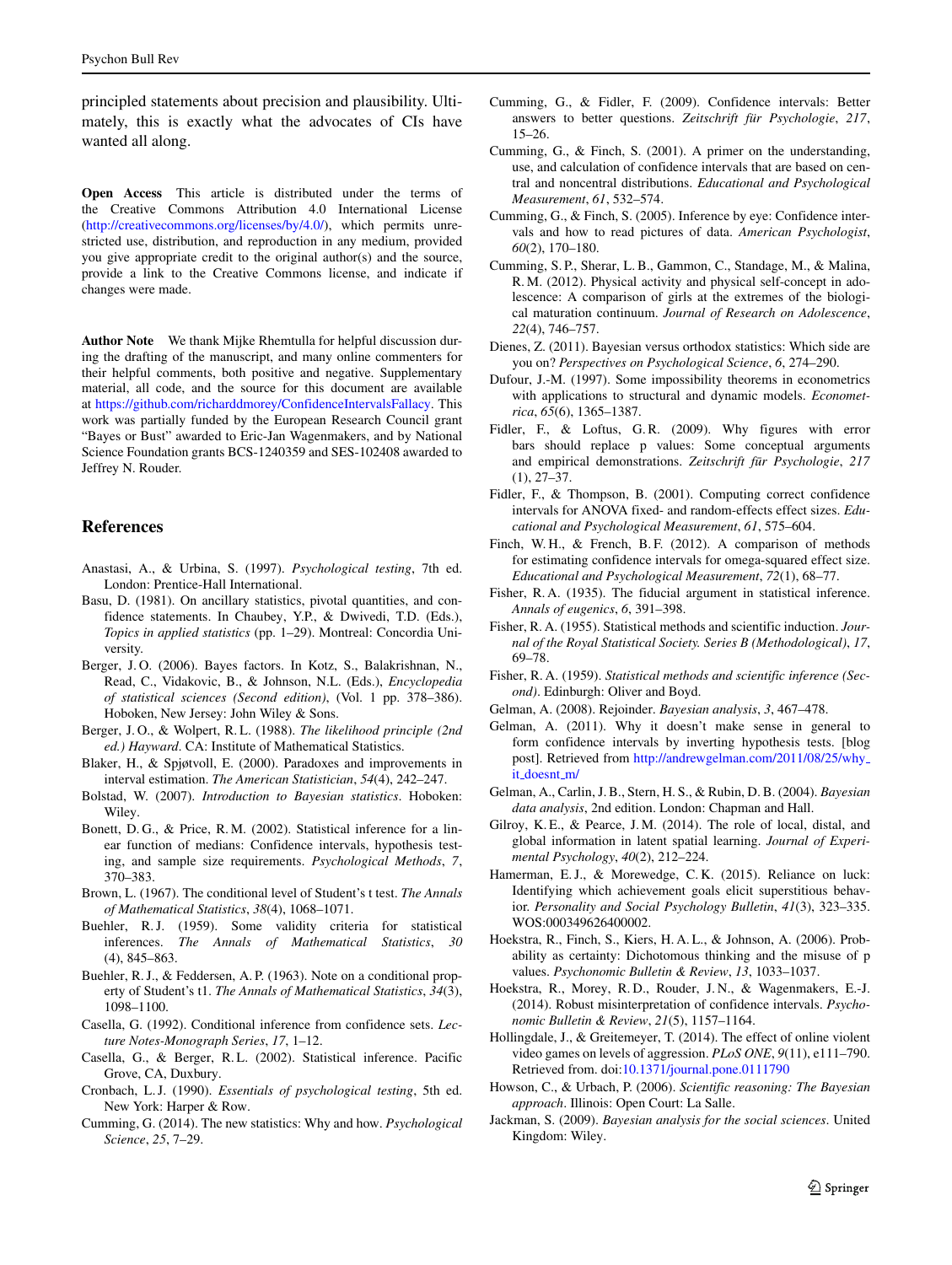- <span id="page-19-24"></span>Jaynes, E. (2003). *Probability theory: The logic of science*. Cambridge: Cambridge University Press.
- <span id="page-19-37"></span>Jeffreys, H. (1961). *Theory of probability*, 3rd edition. New York: Oxford University Press.
- <span id="page-19-27"></span>Kelley, K. (2007a). Confidence intervals for standardized effect sizes: Theory, application, and implementation. *Journal of Statistical Software*, *20*(8).
- Kelley, K. (2007b). Methods for the behavioral, educational, and social sciences: An R package. *Behavioral Research Methods*, *39*(4), 979–984.
- <span id="page-19-33"></span>Kruschke, J. K. (2010). What to believe: Bayesian methods for data analysis. *Trends in Cognitive Sciences*, *14*(7), 293–300.
- <span id="page-19-29"></span>Lahiri, D. K., Maloney, B., Rogers, J. T., & Ge, Y.-W. (2013). PuF, an antimetastatic and developmental signaling protein, interacts with the Alzheimer's amyloid-beta precursor protein via a tissuespecific proximal regulatory element (PRE). *Bmc Genomics*, *14*, 68.
- <span id="page-19-34"></span>Lee, M. D., & Wagenmakers, E.-J. (2013). *Bayesian cognitive modeling: A practical course*: Cambridge University Press.
- <span id="page-19-12"></span>Lehmann, E. H. (1959). *Testing statistical hypotheses*. New York: Wiley.
- <span id="page-19-38"></span>Lindley, D. V. (1965). *Introduction to probability and statistics from a Bayesian point of view, part 2: Inference*. Cambridge: Cambridge University Press.
- <span id="page-19-41"></span>Lindley, D. V. (1985). *Making decisions*, 2nd ed. London: Wiley.
- <span id="page-19-5"></span>Loftus, G. R. (1993). A picture is worth a thousand p-values: On the irrelevance of hypothesis testing in the computer age. Behavior Research Methods. *Instrumentation and Computers*, *25*, 250– 256.
- <span id="page-19-1"></span>Loftus, G. R. (1996). Psychology will be a much better science when we change the way we analyze data. *Current directions in psychological science*, *5*, 161–171.
- <span id="page-19-35"></span>Lynch, S. M. (2007). *Introduction to applied Bayesian statistics and estimation for social scientists*. New York: Springer.
- <span id="page-19-3"></span>Masson, M. E. J., & Loftus, G. R. (2003). Using confidence intervals for graphically based data interpretation. *Canadian Journal of Experimental Psychology*, *57*, 203–220.
- <span id="page-19-4"></span>Mayo, D. G. (1981). In defense of the Neyman-Pearson theory of confidence intervals. *Philosophy of Science*, *48* (2), 269–280.
- <span id="page-19-25"></span>Mayo, D. G. (1982). On after-trial criticisms of Neyman-Pearson theory of statistics. PSA: Proceedings of the Biennial Meeting of the Philosophy of Science Association, 1982.
- <span id="page-19-32"></span>Mayo, D. G., & Cox, D. R. (2006). Frequentist statistics as a theory of inductive inference. *Institute of Mathematical Statistics Lecture Notes - Monograph Series*, *49*, 77–97.
- <span id="page-19-11"></span>Mayo, D. G., & Spanos, A. (2006). Severe testing as a basic concept in a Neyman-Pearson philosophy of induction. *British Journal for the philosophy of science*, *57*, 323–357.
- <span id="page-19-16"></span>McGrayne, S. B. (2011). *The theory that would not die*. New Haven: Yale University Press.
- <span id="page-19-31"></span>Morey, R. D., Rouder, J. N., Verhagen, J., & Wagenmakers, E.-J. (2014). Why hypothesis tests are essential for psychological science: A comment on Cumming. *Psychological Science*, 1289– 1290.
- <span id="page-19-14"></span>Neyman, J. (1934). On the two different aspects of the representative method: The method of stratified sampling and the method of purposive selection. *Journal of the Royal Statistical Society*, *97*(4), 558–625.
- <span id="page-19-2"></span>Neyman, J. (1937). Outline of a theory of statistical estimation based on the classical theory of probability. Philosophical Transactions of the Royal Society of London. Series A. *Mathematical and Physical Sciences*, *236*, 333-380.
- <span id="page-19-10"></span>Neyman, J. (1941). Fiducial argument and the theory of confidence intervals. *Biometrika*, *32*(2), 128–150.
- <span id="page-19-13"></span>Neyman, J. (1952). Lectures and conferences on mathematical statistics and probability. Washington, D.C.: Graduate School, U.S. Department of Agriculture.
- <span id="page-19-23"></span>Neyman, J. (1977). Frequentist probability and frequentist statistics. *Synthese*, *36*(1), 97–131.
- <span id="page-19-36"></span>Ntzoufras, I. (2009). *Bayesian modeling using WinBUGS*. New Jersey: Wiley.
- <span id="page-19-17"></span>Olive, D. J. (2008). Applied robust statistics. online electronic book. Retrieved from, <http://lagrange.math.siu.edu/Olive/ol-bookp.htm>
- <span id="page-19-15"></span>Pratt, J. W. (1961). Book review: Testing Statistical Hypotheses, by E. L. Lehmann. *Journal of the American Statistical Association*, *56*(293), 163–167.
- <span id="page-19-40"></span>Pratt, J. W., Raiffa, H., & Schlaifer, R. (1995). *Introduction to statistical decision theory*. Cambridge: MIT Press.
- <span id="page-19-0"></span>Psychonomics Society (2012). Psychonomic Society guidelines on statistical issues. Retrieved from [http://www.springer.com/](http://www.springer.com/psychology?SGWID=0-10126-6-1390050-0) [psychology?SGWID=0-10126-6-1390050-0](http://www.springer.com/psychology?SGWID=0-10126-6-1390050-0)
- <span id="page-19-20"></span>Reichenbach, H. (1949). *The theory of probability*. Berkeley: University of California Press.
- <span id="page-19-21"></span>Robinson, G. K. (1979). Conditional properties of statistical procedures. *The Annals of Statistics*, *7*(4), 742–755. Retrieved from <http://www.jstor.org/stable/2958922>
- <span id="page-19-28"></span>Rouder, J. N., Morey, R. D., Speckman, P. L., & Province, J. M. (2012). Default Bayes factors for ANOVA designs. *Journal of Mathematical Psychology*, *56*, 356–374. Retrieved from doi[:10.1016/j.jmp.2012.08.001](http://dx.doi.org/10.1016/j.jmp.2012.08.001)
- <span id="page-19-42"></span>Rouder, J. N., Speckman, P. L., Sun, D., Morey, R. D., & Iverson, G. (2009). Bayesian t-tests for accepting and rejecting the null hypothesis. *Psychonomic Bulletin and Review*, *16*, 225–237. Retrieved from doi[:10.3758/PBR.16.2.225](http://dx.doi.org/10.3758/PBR.16.2.225)
- <span id="page-19-18"></span>Rusu, F., & Dobra, A. (2008). Sketches for size of join estimation. *ACM Transactions on Database Systems*, *33*(15), 15:1–15:46.
- <span id="page-19-22"></span>Spanos, A. (2011). Revisiting the Welch uniform model: A case for conditional inference? *Advances and Applications in Statistical Science*, *5*, 33–52.
- <span id="page-19-7"></span>Steiger, J. H. (2004). Beyond the *F* test: Effect size confidence intervals and tests of close fit in the analysis of variance and contrast analysis. *Psychological Methods*, *9*(2), 164–182.
- <span id="page-19-8"></span>Steiger, J. H., & Fouladi, R. T. (1997). Noncentrality interval estimation and the evaluation of statistical models. In Harlow, L., Mulaik, S., & Steiger, J. (Eds.), *What if there were no significance tests?* (pp. 221–257). Mahwah, New Jersey: Erlbaum.
- <span id="page-19-9"></span>Stock, J. H., & Wright, J. H. (2000). GMM with weak identification. *Econometrica*, *68*(5), 1055–1096.
- <span id="page-19-30"></span>Todd, T.P., Vurbic, D., & Bouton, M.E. (2014). Mechanisms of renewal after the extinction of discriminated operant behavior. *Journal of Experimental Psychology*, *40*(3), 355– 368.
- <span id="page-19-6"></span>Velicer, W. F., Cumming, G., Fava, J. L., Rossi, J. S., Prochaska, J. O., & Johnson, J. (2008). Theory testing using quantitative predictions of effect size. *Applied Psychology*, *57*(4), 589–608. Retrieved from doi[:10.1111/j.1464-0597.2008.00348.x](http://dx.doi.org/10.1111/j.1464-0597.2008.00348.x)
- <span id="page-19-19"></span>Venn, J. (1888). The logic of chance (third edition). London: Macmillan. Retrieved from [https://archive.org/details/](https://archive.org/details/logicofchance029416mbp) [logicofchance029416mbp](https://archive.org/details/logicofchance029416mbp)
- <span id="page-19-43"></span>Wagenmakers, E.-J., Lee, M. D., Lodewyckx, T., & Iverson, G. (2008). Bayesian versus frequentist inference. In Hoijtink, H., Klugkist, I., & Boelen, P. (Eds.), *Practical Bayesian approaches to testing behavioral and social science hypotheses* (pp. 181–207). New York: Springer.
- <span id="page-19-26"></span>Wagenmakers, E.-J., Verhagen, J., Ly, A., Bakker, M., Lee, D., Matzke, M. D., Rouder, J. N., & Morey, R. D. (2014). A power fallacy. In *Behavioral research methods* (pp. 1–5).
- <span id="page-19-39"></span>Wasserman, L. (2008). Comment on article by Gelman. *Bayesian Analysis*, *3*, 463–466.